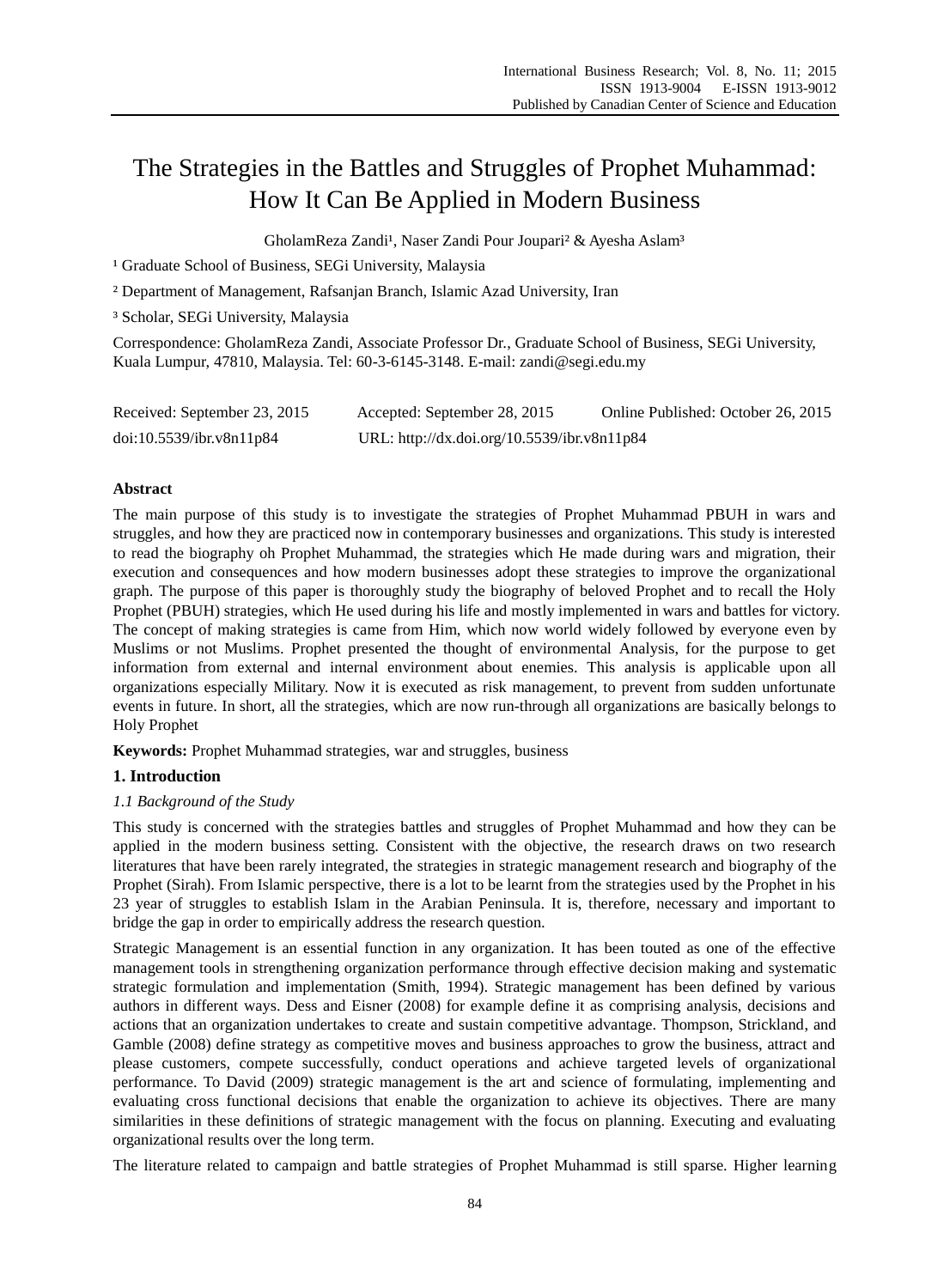institutions are lacking of reference sources. They rely heavily upon the Western management research and theories, especially theories and models emerging from the USA and Europe (Ali & Camp, 1995). Thus, this study is undertaken to fill this knowledge gap.

## *1.2 Problem Statement*

The need to Islamized knowledge including strategic management in particular was stressed by many Muslim thinkers such as Iqbal, Mawdudi, Abduh, Al-Faruqi, Al-Attas, Taha Jabir Al Alwani, and Mona Abul-Fadl started in the early of 20th century (Mumtaz, 2010; Mohamed, 2009). Raziuddin Siddique recognized the Muslim philosopher and revivalist, Muhammad Iqbal as a pioneer of the idea of the Islamization of knowledge based on his Persian poem, mathnavi (Traveller) in early 1930"s (Mumtaz, 2010):

"When the Arabs spread their wings in Europe Knowledge and science were given a new foundation one fruit of the seed that desert dwellers had planted was plucked out by Europeans Happy are those who "Islamized" it... This fairy is from the bottle of our ancestors

Capture it again because it comes from our mountains.

Azhar Kazmi (2003) stressed the need of empirical research in Islamic management includes Islamic strategic management. He writes (Azhar, 2003):

"Granted that there is a lack of interest among scholars in research on Islamic per perceptive on management studies and that the existing literature on the subject presents a disappointing scenario, one needs to be clear about what measures are necessary to rekindle interest in such research ..."

He further observed: Research work in Islamic perspectives on management studies is scarce. The work available does not serve to propagate further research work, as it is mostly descriptive and not analytical. Purposeful qualitative work could become a fountainhead of meaningful quantitative research but it is largely missing presently."

At present, there has been almost no systematic attempt to link the practice of strategies of Prophet Muhammad in his struggles and battles to convey Islam and he practices of strategies in the modem business.

#### *1.3 Research Objective*

The overall objective of the study is to identify the specific Prophet Muhammad"s strategies in his campaigns and battles that have been outlined by the Al-Quran, Hadith, and Islamic literature and compare these with Western literature to determine similarities and differences to modem business strategies. More specifically the objectives of the research are:

1) To identify the specific Prophet Muhammad"s strategies in his campaigns and battles

2) To compare the Prophet"s strategies with modem business strategies

3) To provide ground for developing Islamic strategic management in the future studies

4) To determine which strategies can be used in business context

5) To examine which strategies and to what extent the Prophet Muhammad"s strategies are being implemented by managers/owners of SME in strategizing their organization.

6 To determine whether the organization that implements the Prophet"s strategies perform better than the organizations do not implement the Prophet's strategies.

These objectives provided the basic framework and focus of the study.

## *1.4 Research Questions*

The study seeks to address the research objectives through the examination of the following research questions:

1) What were the specific strategies that the Prophet employed in His campaign and battles?

2) What and how Islamic world view, philosophical and epistemological grounded on the Prophet"s and Islamic strategic management?

3) How do the strategies of the Prophet compare with present day business?

4) Which of the Prophet"s strategies are used by the SME managers/owners?

5) To which extent the Prophet Muhammad"s strategies are being implemented by managers/owners in strategizing companies?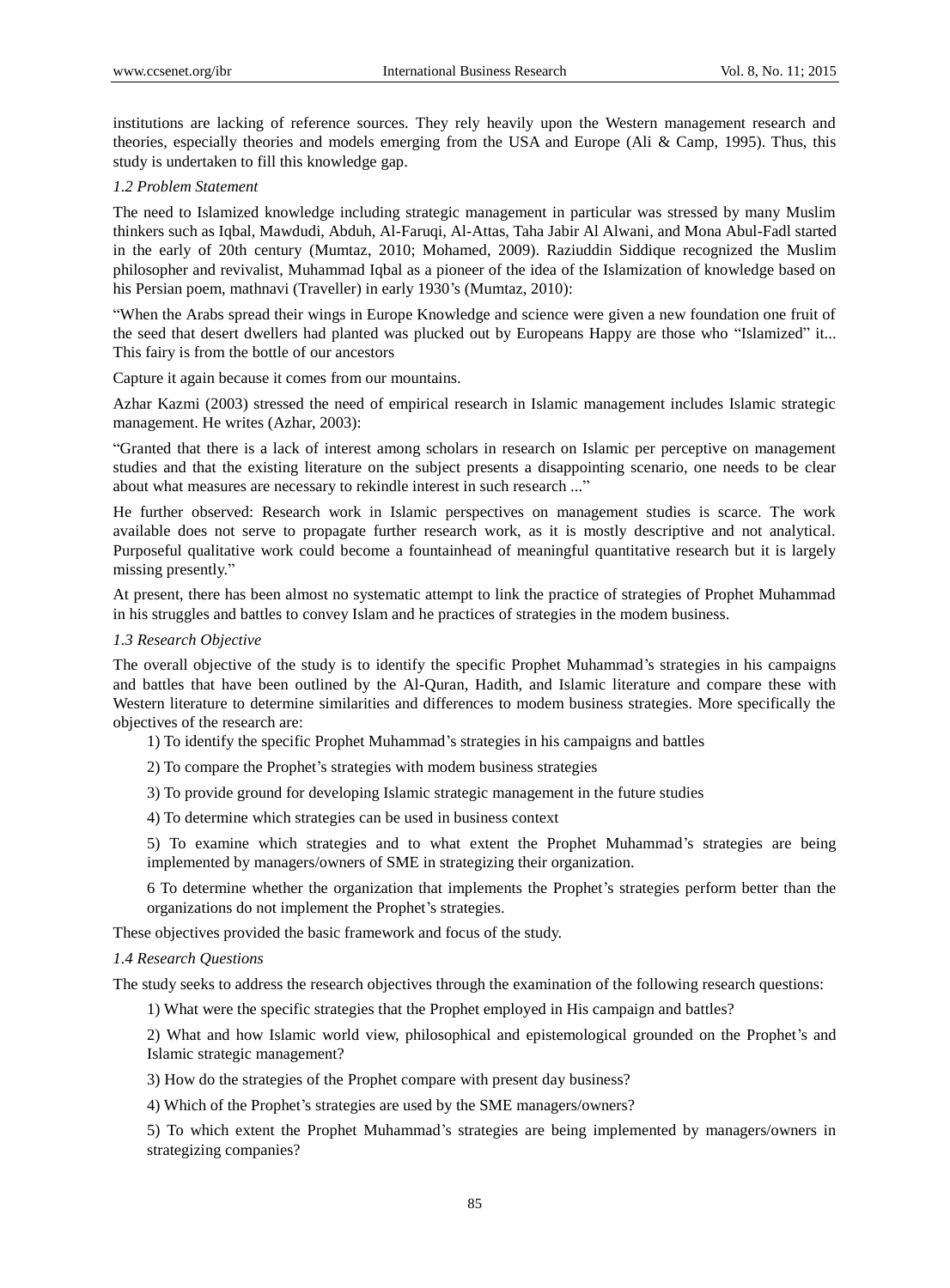6) To what extent do these strategies affect the performance of the companies?

#### *1.5 Scope of Study*

The study will be done in two stages. The first stage is to explore the strategies that the Prophet used his campaigns and battles. This will be done through reviewing the Quran, Hadiths, and Sirah, classifying the strategies and attempting to measure them. What is discovered from the Quran, Hadith, and Sirah (biography of the Prophet) will be compared with the Western literature on strategic management particularly on business strategies. This report will focus mainly on this part.

The second stage of the research will be to verify these strategies from Muslim scholars as well as Muslim businessmen. This will be followed by pilot tests of instrument and empirical tests on about 200 SMEs in Malaysia.

As the study tries to add value and insight to the strategic management from Islamic perspective in Malaysian context, the research will be conducted in Malaysia on account of; (1) Muslim is a largest community and workforce in the country; (2) Malaysia would be a role model of practicing Islamic strategic management in multi-religion and multi-cultural society; (3) the need of more number, in-depth and quality studies of Islamic strategic management in the local context, and; (4) to promote greater understanding between globe culture and citizen .

#### *1.6 Significance of the Study*

This research is a standout from other previous studies in Western and Eastern strategic management namely Alexander the Great, Ludwig von Mises, Sun Tzu"s Art of War, Ancient Thai, Miyamoto Mushahi"s (Pheng, 2001). It explores in-depth the major areas of strategic management particularly in the Prophet"s struggles and battles based on Al-Quran, Hadith, Islamic and Western literatures.

Thus, there is a requirement to re-evaluate the contemporary strategic management practices through the lens of Islamic paradigm as its current practices incline merely to fulfill the economic dimension of needs and wants. The other dimensions such as fulfilling the religious obligation, social and moral needs have not to be neglected.

Accordingly, the boundary of current strategic management needs to be extended from positive to normative strategic management (Khalifa, 2001) which operates under tawhidic paradigm. This area has the element of fix and change under Islamic rulings spirit and paradigm in terms of its vision, objective, implementation, evaluation, control and ethics as well. Besides, the Muslim strategist as ulul-albab (the intellects) has to hold the Islamic worldview in whole and not to be stucked in a part of religion such as fiqh, hadith or tafsir per se which bound to lead to inconsistencies and misconception. To operationalize strategy, the hikmah is utilized in which the rational thinking is guided by revelation. All in all, it is expected that this study to be among the pioneer study which attempts to develop new concept, construct and dimension to the area of Islamic strategic management.

The study establishes the strategic management concepts from Islamic perception paradigm and worldview which encompasses its philosophy, principles, practices and ethics. Philosophical ground, as the essence, will be given attention as it laid the foundation of the subject. It is not merely making the "external" changes and adding a few Quranic verses and hadith in appropriate place to explain strategic management phenomena. With its limitation, however, this study is to address the issue of epistemology rather than methodology (Mumtaz, 2010).

It deconstructs some of the modem Western concepts; construct the Islamic concepts on it and linking the missing link between both paradigms. As Kazmi (2003) preferred that the researcher averts the "superimposing theories developed from the Islamic revealed knowledge sources on to conventional organization. The study, however, with its critical perspective, does not intend to pretend the Islamic strategies at the expense of modem Western strategies as both of paradigm an co-exist side by side.

The expected finding will highlight the relevance of Islamic Strategic Management concepts and approaches and notes its similarities and differences. It is hoped to make a modest contribution to the corpus of literature available on the current strategic management. This research would become an important reference for future studies pertaining to the Prophet's strategic management practices. An introduction to the Prophet's strategic management is an initial attempt to provide managers with an additional way of strategizing their organization.

#### **2. Literature Review**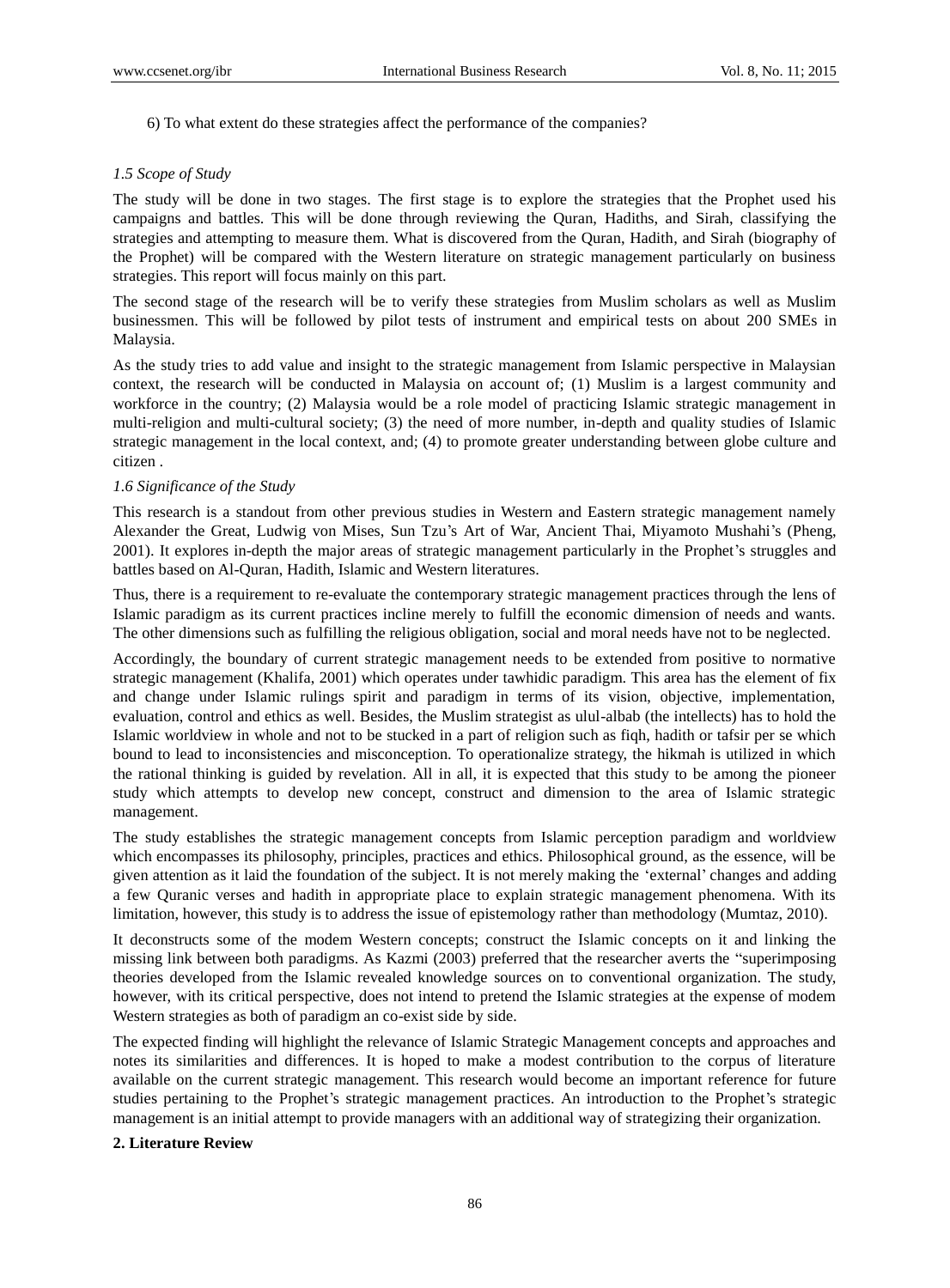# *2.1 Introduction*

This research explores in-depth the major areas of strategic management particularly from the biography of the Prophet based on Islamic classical and modern sources and Western literatures and providing empirical evidence as well. To date, there is no known empirical study that has been conducted on the lines similar to this study.

The Western scholars especially the orientalist have made valuable, and in many instances critical, contributions to the understanding of Islam in non-Muslim contexts; even so there is no evidence of an orientalist being interested in management studies. Orientalists came as response to the need of western scholar to understand Islam; they could have been interested in Islamic perspective on management studies but so far few scholars had taken the lead (Kazmi, 2003).

Management, particularly strategic management is a discipline of study and research that has been promoted and researched largely by the Americans and Europeans. The issues in research leading to theory building have come from a cultural context that is mainly Anglo-Saxon and Judea-Christian (Kazmi, 2003).

From Western perspective as proposed by such writers as Dess, Lumpkin, and Eisner (2008), Thompson, Strickland, and Gamble (2008) and David (2009) came up with processes and strategies that have been found to be effective. David (2009) for example suggests that the process of strategic management may be divided into three stages: Strategy formulation, Strategy implementation, Strategy evaluation.

These stages may have components of their own: Strategy formulation starts with determining vision and mission statements for the organization, followed by analysis of the external environment and analysis of the internal environment. Long term objectives have to be determined followed by generating of strategies and selection of strategies. Once the strategies have been decided, implementation will take place. This stage requires the mobilization of resources of leadership, human capital, money, raw materials, machines and systems and procedures. Once implemented the strategies have to be evaluated with regards to their effectiveness; should there be any short coming. They have to be addressed.

The starting points of strategy are teemed in ancient military. The lexis of strategy rooted from "strategos", a Greek word which stands for "the art of a general". Many authors integrate the notions of strategy and military or politics such as Clausewitz, Hegel, Kant, Liddel Hart, Montesquieu, Shakespeare, and Tolstoy. Furthermore, the authors such as Bismarck, Hitler, Machiavelli, Napoleon, and Yamamoto were represented the militarists and politician theorist (Bracker, 2000). According to Bracker (2000), the earliest modern author connecting the notion of strategy and business were Von Neumann and Morgenstern (1947) via theory of games. Later on, many other authors followed their footsteps in combining both fields.

There is some compatibility between business competition and military warfare. First, both businesses and armies strive for a favorable position by defeating their rivals while defending themselves. Second, both organizations must be well organized and managed. Third, both require strategies and tactics. Fourth, the leadership of both an army and an enterprise has an important influence on shaping of success. Fifth, they both need high quality and committed people. Finally, they both thrived on information. But there is a fundamental difference between business and war: the former is an act of construction, the latter an act of destruction. The two are diametrically opposite in reign (Chen, 2004).

The writings of Sun Tzu of more than 2500 years ago still ring true today. Some excerpts may serve as useful reminders:

War (competition) is of vital to the state (organization). Thus it deserves to be studied thoroughly, Warfare is based on deception; if near, make it appear you are far away, if you have big numbers make it appear you are small; hold out bait to enemy, etc.

Carter et al. (2010) proposed the interdisciplinary approach of studying strategy; incorporating strategy and sociological domain which concerns of performativity and authority. They state that accounting and organization disciplines derive more from sociology than industrial economics, which was claimed the strategy stemmed from.

Johns and Doren (2010) conducted an empirical study to explain in what way a business is able to execute competitive intelligence into the business planning.

Chatterjee (2009) attempted to broaden the perspectives of business in divulging their potentials for accomplishing integrative managerial viewpoints. He suggests amalgamating value of main ideas of Indian classical literature and representing their relevance to the contemporary business. Consequently, the classical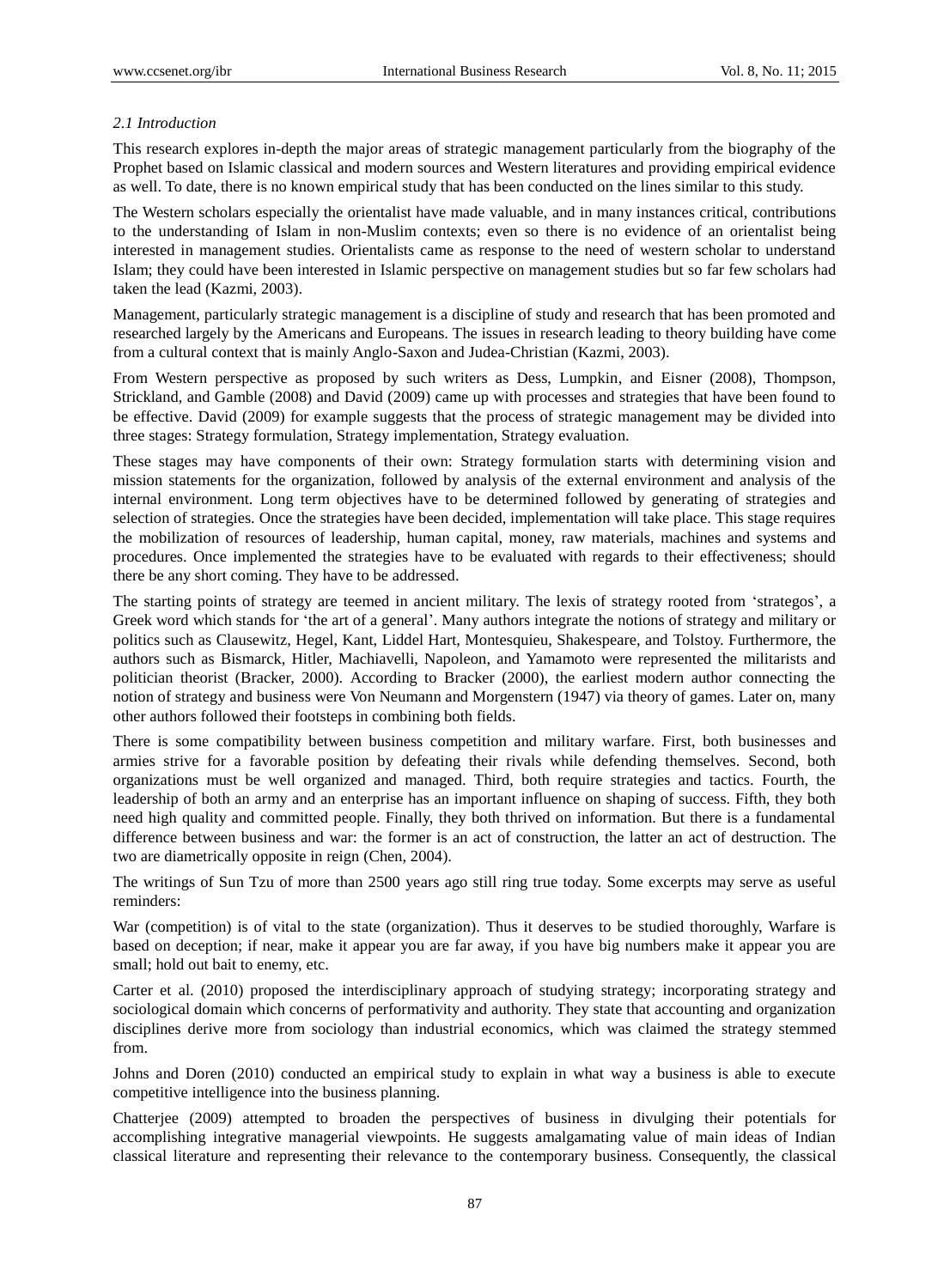Indian literature such as Arthashastra written three millennium BC by Kautilya Chanakya. Ramayana and Mahabharata epics, Bhagvad Gita and Vedic should be referred.

#### *2.2 Empirical Literature*

The previous work is relatively few in numbers of empirical researches was done to find the association between Sun Tzu and business and strategic management in particular. The few empirical research used a case study approach with a very limited of businesses and locations. For instance, Dezi Chen, Hongji Chen, Chow Hou Wee, Daiping Hu, and Fanghua Wang (2009) undertook an empirical research to examine the seven elements of Sun Tzu, which function as indicators for determining the competitiveness of the business organization. The gross sale and operational profits serve as measurement of company earnings.

They mentioned the seven elements. Re-structured to eight and weigh against them to present setting: (1) The moral law unity in a business; (2) Heaven vs. political and economic milieu; (3) Earth vs. resource of company growth; (4) The commander vs. business leader; (5) Method and discipline vs. Business organization and management structure; (6) "Military equipment' vs. technological advantage; (7) "Battle unit" vs. whole personnel excellence; (8) Reward and punishment vs. motivation in company. As a result, Dezi et al (2009) proposed that Sun Tzu"s business competitiveness analysis model, which contributes an inventive strategic process to businesses and enhances strategic management model. Furthermore, it augments research on the business application of art of war.

Wang and Chang (2009) research argues on suitability of "Porters five forces as a guide to strategy and entrepreneurship in China and presents a new "five forces" model based on Sun Tzu"s strategic acumen. The new five forces are business purpose, location; climate, organization and leader are show to ascertain business success in the present complex and exigent setting. They endeavored in liberating the business from the tenet of "Porter"s five forces" which was initiated in the past three decades and recognizing the new decisive factors of success in contemporary setting.

Foo (2007) proposed the new; epistemology of strategy which composes other disciplines and ancient text into strategy. Some disciplines for instance psychology, sociology and politics are not fully tapped in the process of making strategy. On the other hand, the strategy in companies is heavily relied on business related disciplines such as accounting, marketing and economics. He suggested the Chinese epistemology of strategy which hiding in ancient text such as sun Tzu Art of War, Tao Te Ching, and Romance of Three Kingdoms has to amalgamate into current strategy. He contends, often the culture and contexts has to take the part altogether.

Pheng and Hong (2005) did empirical study helps to induce construction firms to view the strategic quality management (SQM) through lessons from Sun Tzu"s Art of War. Whereas, Guoquan Chen (2005) highlights the need to establish combination of cross-cultural organizational learning system model especially based on western and Chinese management thoughts. He introduced the model which contain of nine amalgamated organizational learning comprising "discovering, importing. Selecting, executing, transferring, reflecting, acquiring knowledge from environment. Contributing edge to environment and building organizational memory". He explained and analyzed the evidences from Chinese classics texts including The Analects of Confucius, Book of Change, Tao Te-Ching, The Art of War, and Chuan-Xi-Lu.

Wann Yih Wu, Chih Hsiung Chou, and Ya-Jung Wu (2004) conducted an empirical research to evaluate the relationships of Sun Tzu"s codes of situation appraisal, strategic implementation, and strategic control. In addition, the degree of implementation of Sun Tzu"s codes of situation appraisal, strategy implementation, and strategic control influence on an organization acquisition its essential success factors. Their results show that the utilizing of Sun Tzu"s principle on situation appraisal, strategy implementation, and strategic control are positively correlated.

IP and Koo (2004) did case study utilizing a fusion of the balanced scorecard, SWOT analysis and quality function deployment produces a practical method for managerial and consultant practitioners to transform equivocal strategy into action. Sun Tzu"s Art of War is further integrated to extend a more organized strategic formulation structure.

Thomas K. Y. T. (2002) examined the doctrine of Chinese military theorists which are well-known for their military operation in ancient China, Liu Tao and Shan Lue in developing management doctrine of a company in Hong Kong, the Powerhouse of Hong Kong Productivity Council, "Three strategies and their focus". The objectives of Powerhouse are to form an icon for Hong Kong as a regional service center; to create a style of service productivity and service quality; and to enhance capability via the growth and stretching of good service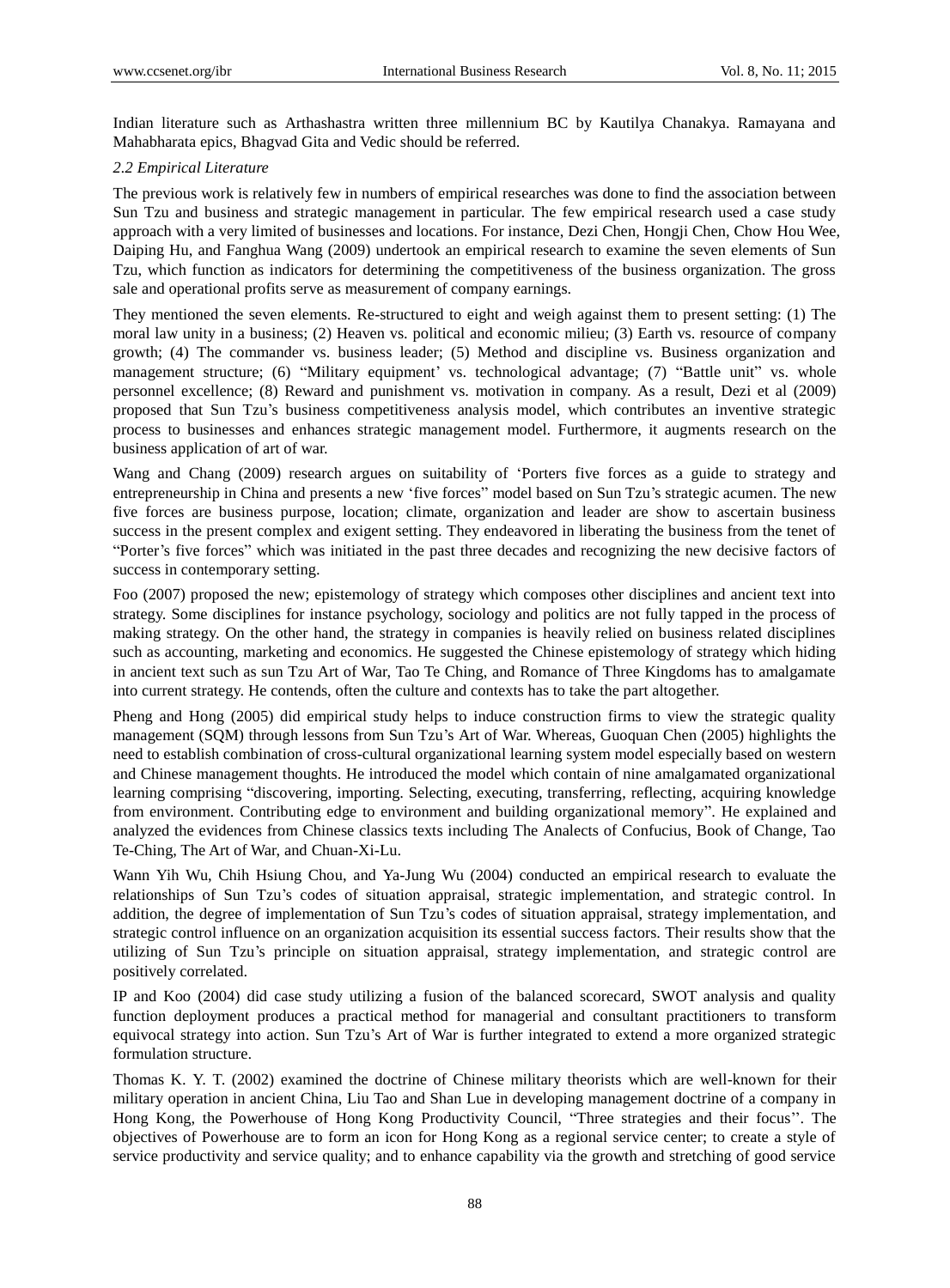practices. This research attempted to recognize the area that Powerhouse should develop namely; customer focus, process focus, human capital, innovation capital, power leadership and power performance.

Teck and Grinyer (2010) did the empirical research to examine the association of Sun Tzu and strategic thinking among managers in ASEAN which includes Thailand, Philippines, Indonesia, Malaysia, and Singapore. The researchers use the various of variables such as (1) Reason for strategic approach (e.g. goal oriented culture, industry competitiveness, in light for strategy formulation, coping with change); (2) Organizational attributes (e.g. organic or strategic planning, bureaucracy in strategic planning process, planning at divisional level. (3) Technocracy in strategic planning (e.g. gathering information, utilization of forecasts and techniques, mapping and formalization of strategies, control and monitoring of performance. technology and structural of planning; (4) Critical success factors (e.g. environmental scanning, strategic thinking, ensuring adequate resources and CEO strategy behavior); (5) Generating strategies; (6) Environmental factors and formulating strategy; and (7) Resources for strategy. This is comprehensive research in strategic thinking in associating the Sun Tzu literature; however, it does not cover the other areas of strategic management such as strategic choice, implementation and feedback.

Pheng and Fang (2005) study looked into the routines of lean in the construction industry and the resemblance of lean construction tenet and Sun Tzu"s strategic tenets. The study suggested that the strategic tenet divided by Sun Tzu be utilized for the advance development of lean tenets a divided by Sun Tzu.

#### *2.3 Non-Empirical Literature*

The non-empirical research on Sun Tzu especially books grows intensively in 1990 but the downturn trend started in 2010s with the same researchers working on it such as Gagliardy, Kheng-Hor, Michaelson, and Michaelson.

One of major stream of research is linking Sun Tzu with general business strategies and strategic management. Michaelson and Michaelson (2010) outline and present the strategies in the light of Sun Tzu to be employed by managers to outperform the competitors. Some strategies highlighted are built a good organizational structure, coordinate momentum and timing, utilize extraordinary force, getting mental advantage, preventing the leadership mistakes, estimate the situation, choose a favorable battlefield, know yourself and rivals, be disruptive and intrusive, invest in intelligence resource and practice counterintelligence. The literature discusses the typical ideas and principle of Sun Tzu"s strategies in business context yet it provides the relevant examples of current business applying the strategies.

Kheng-Hor (2008) covers most of strategic management areas in the light of Sun Tzu. He reviews, for instance, a few approaches in applying Sun Tzu in business, planning, know yourself, people management, internal analysis including human resource, operations, productions, research, marketing, accounting and finance; office politics, management information system, strategy formulation process, strategy implementation and evolution of management theories. The literature explains the way of application of Sun Tzu principles through a few current management theories and approaches especially the psychology and organizational behavior make it distinct from others.

Another comprehensive and details literature on linking the business strategic management and Sun Tzu was conducted by wee. Lee and Hidajat (2002). The literature encompasses the situation appraisal, formulation of goal and strategies, evaluation of strategies, the human and operational factor of implementation of strategies and strategic controls.

In the similar vein, Chalak (1993) accomplished another comprehensive study of strategic management and its relation to Sun Tzu. The analysis covers planning, costing, maneuvering, tactics, business development. Apart from it, Hean-Tatt (2003) studied the same phenomenon, the business strategy and leadership and their relationship with Sun Tzu thirteen sections. The study covers strategic planning process, "7-S" qualities in total management leadership, competent leaders and employee, Crisis management, feedback and control, operational management.

The analysis of the possible strategies and tactics to be employed by project manager in the context of construction project management using Sun Tzu was done by Pheng (2001). Apart from Sun Tzu, he analyses the same subject from Lao Tzu, Zhuge Liang, Thirty-Six Chinese Classical Strategies, Tao Zhugong, Miyamoto Mushahi"s book of Five Ring and Ancient Thai Battlefield"s perspective and interpretation. The study has captured the linkages between modern business strategies with the ancient military and non-military texts.

Another dimension of utilizing Sun Tzu strategy to increase profit, win customers and succeed in business was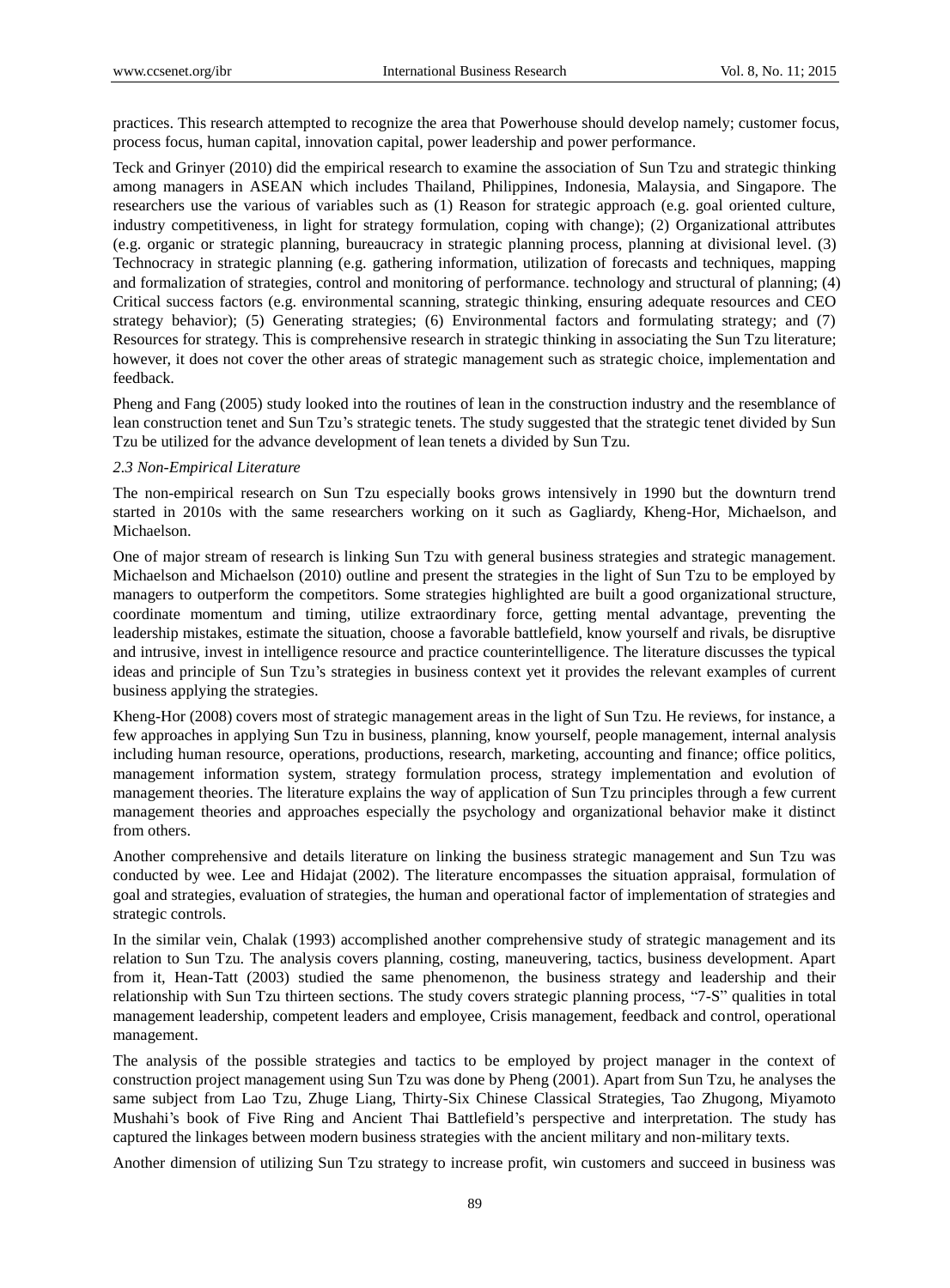done by Michaelson and Michaelson (2011). They suggest the importance of offensive strategy, focus on employee flexibility, simplicity, focus on strengths, strategic alignment the organizational objective and employees, communication, resources and uniting team. The literature covers strategic planning, implementation and a little aspect of control and evaluation.

The analysis by Chia (2005) to associate business and Sun Tzu by presenting many brief case studies of business and it's related to Sun Tzu. The study brings the case of Wal-Mart, Dell, IKEA, Microsoft, McDonald's, RFID, Apple, Samsung and Hello-Kitty! As the study presents many cases which resulted the blurring discussion.

The study which relationship of competitive managers and Sun Tzu"s strategy was accomplished by Gagliardy (2007). As his normal methods of study in this area, he presents the translation of Sun Tzu text followed by line-by-line analysis and interpretation of the phenomenon. It covers the element of analysis the situation, controlling, planning, process innovation, problem and opportunities, internal politics, continuous improvement, the work environment and acquiring information. Gagliardy gave a number of new sights regarding of becoming a competent managers using Sun Tzu"s strategy.

The likewise study to link business strategy with Sun Tzu was performed by Gagliardy (2004b). As the study quite comprehensive and covers many aspects of strategic management including strategic formulation, implementation and control. Some elements introduced are managing innovation and creativity, change management, organizational strengths and weaknesses, competitive attitude, dealing with uncertainty and the failure of analysis. The disadvantage of this work is, it contain not in-depth analysis as its try to study many strategic management phenomenon in union.

The second major stream of research linking the Sun Tzu with marketing strategies. For instance, Michaelson and Michaelson (2004) discuss developing marketing strategies draws the idea from Sun Tzu. They outline twelve principles to succeed in marketing campaign such as respect the customer, managing the intelligence, human resource and other resources; surprise and offensive strategy, leadership, simplicity, obtain safe position. Manoeuvre, economical operations and upholding the marketing objective. They offer sound interpretation of Sun Tzu in the marketing strategies perspective though they introduce the typical points and ideas highlighted by Sun Tzu and its management interpreters.

The another endeavor to analyze and relate Sun Tzu and designing the marketing strategies and tactics was performed by The third stream of research links Sun Tzu and strategies of dealing with conflict. Gimian and Boyce (2008) analyze the strategy and tactic of converting chaos and conflict into success in personal life and organization using the philosophy of Sun Tzu, for instance the concept of interconnectedness, holistic thinking, conflict, victory and applying the "universal energy" (shih). The researchers include fourteen eddied to reflect the action to be taken in managing the problem. The literature discusses the subject in Taoism perspective thoroughly and this rarely done by Western management researchers. As greater focus given to explain the Taoism worldview in the subject, the literature lack of practical perspective.

Huynh (2011) provided spiritual framework in dealing with conflict in inner self, family and organization. He has suggests employing spiritual approach in avoiding conflict before it manifest, addressing manifested crisis fast and serenely, using intelligence and benevolence, turning enemy into friends and controlling emotion. The element of spirituality to counter conflict, which is highlighted in this literature, it is not obvious as it not much different to other non-spirituality literatures.

The fourth stream of research linking Sun Tzu and career success in organization. Krause (2005) explains the strategies can be employed by executives to gain competitive advantage in the career and organization. He suggested the idea of adopting the planning, competitive actions and strategy, good position to survive, taking good opportunity in right time, effective control, assessing competitive situations and causes of failure, offensive strategy, attacking reputation and gathering intelligence. The literature covers the adapting of Sun Tzu strategy in the perspective of employee which aims to succeed in the organization.

The literature to evaluate the effective strategies to be employed inside the organization to address the organizational politics through Sun Tzu strategy (Kheng-Hor, 2004). The literature focuses in dealing and handling the competition among the staff of the organization. It reviews the strategies of dealing with the suspensors, subordinates, peers, unscrupulous politics, the advantage of networking and women in organization dominated by man. The literature offers the strategies for competition from intra-organization perspective instead of typical inter-organizations perspective.

The other streams of research are linking Sun Tzu and investment and linking Sun Tzu with general management.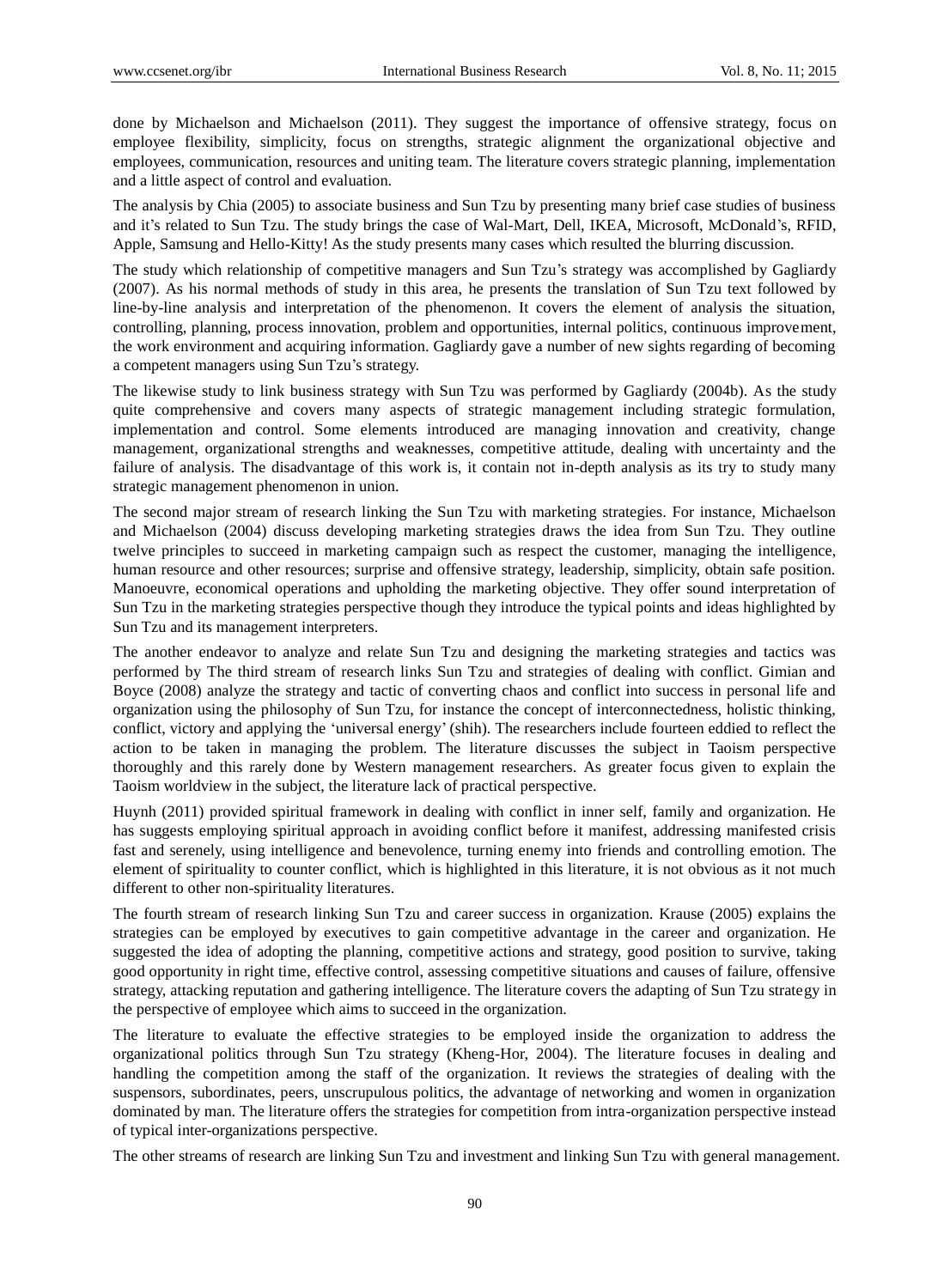Yong (2003) discuss the strategy and tactic of property investment in Malaysia context. He analyses the relationship of effective property investment with Sun Tzu principles for instance the affiliation of property investment and war, detailed planning, effective information, effective net and property investment strategies. Even though the author gives brief explanation. He offers the sound strategies in real estate investment utilizing Sun Tzu"s principle as the strategic management area is lacking of this type of literature.

## *2.4 Western Literature on Strategy*

Current writers on strategic management for example David (2009), Dess et al. (2008), and Thompson et al. (2008) are agreeable that a strategic management system begins with the formulation of strategies followed by implementation and evaluation of results. The strategy formulation stage includes determining vision and mission statements, external and internal analysis, long-term objectives, and generation of strategies and selection of appropriate strategy. The implementation stage covers determining the annual plan and objectives, budgeting, functional plans, leadership and change, organizational structure and Management information systems. The third stage is the evaluation of result and taking corrective actions.

There are several strategy levels in practice within organizations. The most common typology of strategies being: (corporate level, business level), functional level and operational level. Corporate level strategy refers strategy at the group level for multiple companies belonging to a group: This strategy describe that the companies in group are supposed to follow. The divisional (business level strategy refers to strategy prepared for a particular business in a specific industry. Functional Strategies are to support business strategies prepared for various departments marketing, manufacturing, human resources, finance, research and development, etc. The upper level of strategy is the operational which includes strategy for plant managers, sale manager, production managers and other department managers.

David (2009) suggests the following types of corporate strategies: Integration strategies, intensive strategies, diversification strategies and defensive strategies. Integration strategies cover strategies intended to control either raw material or channel of distribution. They can be categorized as forward integration which is to increase ownership or control over distributors or retailers; backward integration which is to gain ownership or increased control over suppliers. Horizontal integration is a strategy seeking control over competitors. Mergers, acquisitions, takeovers are meant to achieve control over the market.

Intensive strategies refer to market penetration, market development and product development. These strategies require intensive effort to improve the company"s competitive position. Market penetration seeks to increase market-hare for present products and services by for example increased advertisements, promotion or increased publicity. Market development involves making the firm existing product available to new markets, while product development means the strategy of increasing ale by improving or modifying present products or services.

The next type of corporate strategy is diversification strategy. There two types of diversification: Related or unrelated. It is related diversification when the firm"s value chains have cross-business strategic fits, otherwise they are not related. In related diversification businesses can transfer, combine, share activities because they are similar. In this process they achieve synergy. In unrelated diversification no synergy can be expected, only financial results.

The last type of corporate strategy is called defensive strategy which includes retrenchment, divestiture and liquidation. Retrenchment takes place when an organization consolidates in order to cut costs to halt declining sales and profits. It is also called turnaround strategy. Divestiture is done by selling a division or part of an organization. It is done to raise capital for redeployment. Liquidation refers to selling all or in parts for their tangible worth.

# 2.4.1 Porter"s Generic Business Strategies

Michael Porter (1980, 1985) suggests that at the business level organizations that want to gain competitive advantage have to choose from three possible strategies: Low cost leadership, differentiation and focus. Cost leadership derive advantage from using standardized product at very cost per unit for price empitive consumer Differentiation provide advantage by producing products to fulfill the needs of consumers who want unique product and are willing to pay for them. Focus strategy refers to producing products for a small (niche) group of customers either by way of low cost or differentiation and fulfilling them in the best possible manner.

2.4.2 Strategic Alliances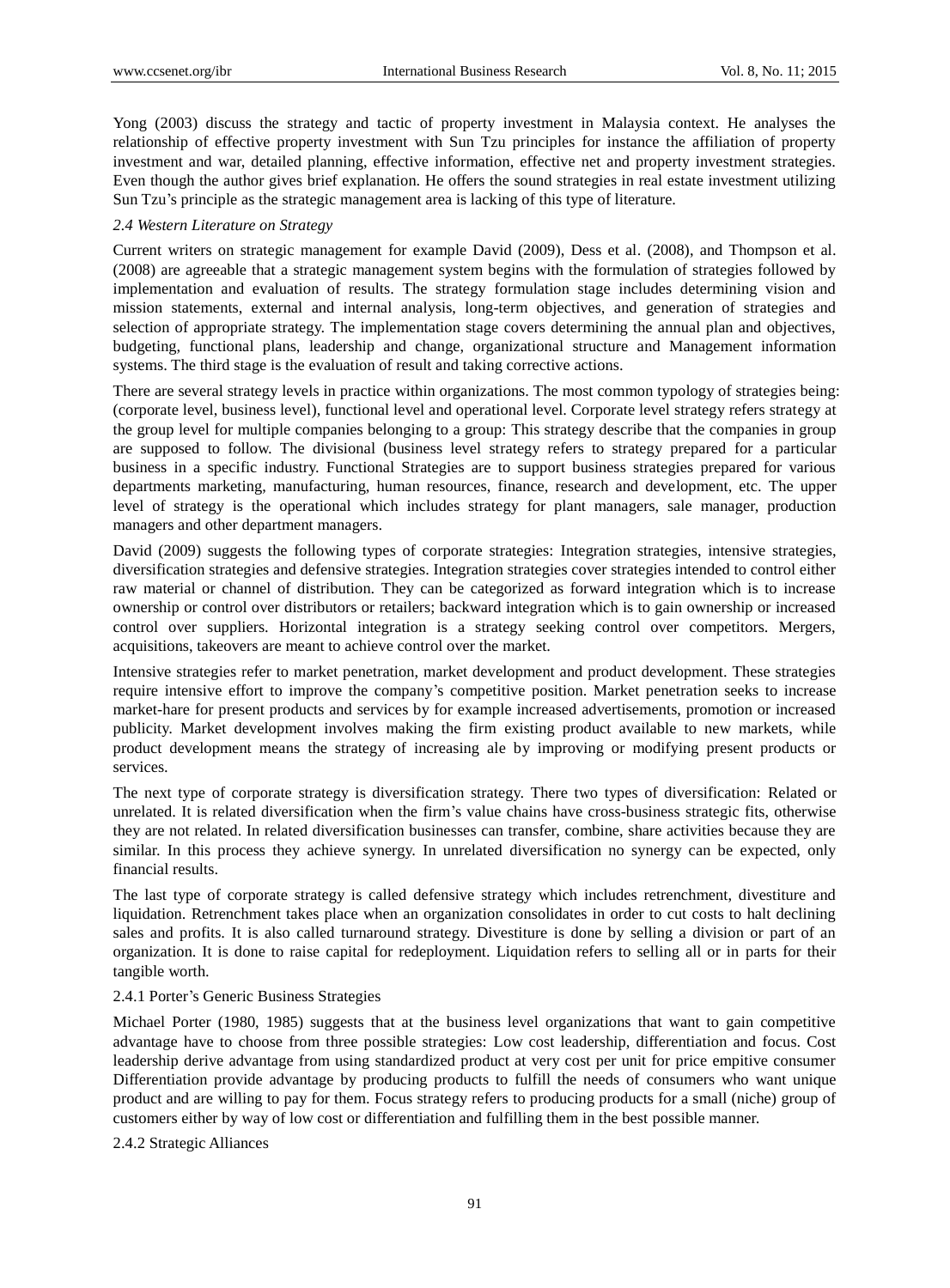Western literature has produced some research into strategic alliances whose concept is to have collaborative arrangements between two or more companies to achieve mutually beneficial strategic outcomes (Thompson, Strickland, & Gamble, 2008). A strategic alliance is a formal agreement to jointly contribute resources, share risk, share control and mutual dependence.

#### 2.4.3 Merger and Acquisition

Mergers and acquisitions are useful tools diversification and vertical integration and strategic alliance cannot quite fulfill it. A merger is a pooling of equals with the newly established unit taking a new identity (Thompson et al., 2008). An acquisition takes place when a firm purchases and absorbs the operation of another company. These strategies are meant to increase cost efficiency, to expand its geographical market, to gain market here, to reduce competition, and to gain access to new technology.

French (2009) investigates the epistemological options for strategic management. The literature in the field is influenced by closed systems method; a Modernist (scientific) and Cybernetic system method. This method is pertinent where in long-term forecast is probable. He contends that other epistemological options predominantly critical management studies and complex self-adapting systems have chance to expand the comprehension for strategic thinking. In complicated and fast changing surroundings, long-term forecast is not practical. Closed systems are embodied by equilibrium and open systems are embodied by an exchange with their surroundings (Von, 2009). He revealed the option of implementing open system thought into strategic management.

French (2009) mentioned the inexorableness for strategic academics to re-think the schools classifications and rationalize their theories of strategic behavior, considering that strategy is a modernist notion. But modernism may not introduced epistemology for the progress of strategic thinking in which business are comprehended as intricate elf-adapting systems.

Calof (2008) analyses cross disciplinary literatures which accentuates the versatile role which competitive intelligence engage in a modern organization from practitioner, academic and inter-disciplinary viewpoint. Competitive intelligence being an activity contain predominantly of environmental scanning and strategic management literature. Competitive includes the compilation of information, internal, external and from competitors, but also from customers, suppliers, technologies, environments, and potential business relations. It is devised to help forewarning and assist to forecast the actions of competitors, customers, and government, not just the competition (Gilad, 1996; Calaf, 2008).

As outlined by Gilad (2006) well-matched and complimentary fields which surrounds the domain of intelligence are "risk assessment, intelligence estimates; war gaming; scenario developments (and); state gate analysis; blind spot laundry; management assumptions; blue ocean opportunities; proactive asymmetric strategy; and early warning". The new area of research and activity are quickly becoming component of the advanced intelligence structure. The terms of peripheral vision, corporate radar, weak signals, business insight, foresight, competing on analytics, and knowledge management use similar terms to those used in the competitive intelligence literatures.

The interesting argument is with regard to management and organization literatures, there is a long tradition of inter-disciplinary and cross-referencing between different literatures such as sociology, philosophy, ethics, cultural studies, psychology and the political sciences.

Pech and Slade (2005) explored the Manoeuvre theory in business dimension. Manoeuvre theory, which originally invented as military battle doctrine was depicted as a military strategic and tactical doctrine of planning and action utilizing surprise, speed, and save of effort. It has capacity to offer alike accomplishment for business strategy as it has for military strategy. They envisaged that the utilizing of this theory will produce a more vigorous environment and will amplified competitive conduct. They assert that Manoeuvre entails flexibility and choice.

Pech and Slade (2004) describe a prescriptive method for the business to implementing its strategic intent. It discusses the hands-on planning phase"s adapted military admiration procedural. They argue from a military dimension using the examples from both military and business areas. The study emphasizes the need for absorbent, elastic and fast planning process, delegated decision-making and high levels of business capacity, initiative, entrustment, and personnel capability.

Grattan (2004) did a case study on diaries of military leader, Alan Brooke to shed light on the ideas of strategy formulation method in business discipline. The diaries contain of proves strategy formulation can be weigh against to theories of business strategy. The method is evaluation of Alan Brooke (military leader and Winston Churchill (political leader) character and strategy, and draw on the data in the diary and the structure of business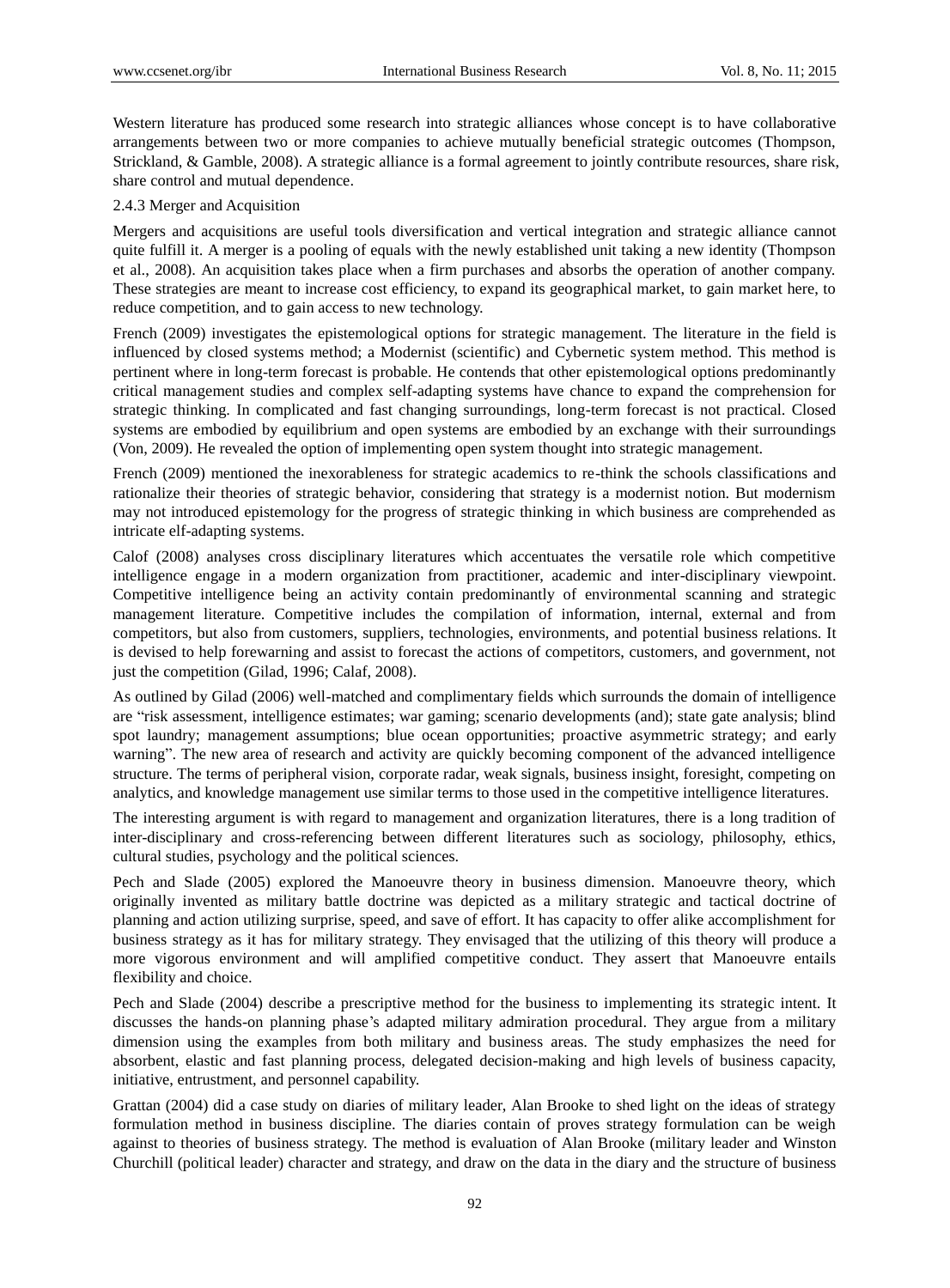strategies invented by Mintzberg et al. The analysis is elucidating the way strategy is extended in an actual setting and is also shows the value of the comparative method to the research of strategy method. Furthermore, the merit of this method is the verification of the world wideness of strategy formulation methods.

## 2.4.4 Theoretical Background of the Study

This study employed Michael Porter"s Five-Forces Model to serve as its theoretical background. The model explains the five forces that shape the developing of any business strategy which includes the potential entrants, buyers, suppliers, substitute products and competitors (David, 2009; Pearce & Robinson, 2009; Thompson et al., 2008; Porter, 1979).



#### Source: Porter (1980).

The extended rivalry that results from all five forces defines an industry"s structure and shapes the nature of competitive interaction within an industry.

## *2.5 Introduction*

Scholars have produced a great deal of works in the area of Biography of the Prophet. The strategies in the wars and battle of the Prophet Muhammad constitute one of the major themes of the discussion. Despite its importance, research on the Prophet's strategies is relatively recent phenomenon the literature is still sparse and with non-empirical nature. There is not known empirical study has been conducted on this study. As an early study in these two disciplines of knowledge namely, the biography of Prophet and strategic management the researcher employed the conceptual research. A thorough study of the life of Prophet Muhammad recalls the effective strategic thinking and planning (Khaliq & Fontaine, 2011). The researcher can learn from the lessons of the past and build on them. While developing strategic kill for the modern era (Ahmad & Fontaine, 2011). There is increasing trend in managers of management beyond the modern management schools to include ancient ones such as Sun Tzu Art of War. Nevertheless, little attention is recently paid to the Islamic management approach that far outperformed more than its contemporaries, and all left indelible marks on the minds of innumerable researchers, leaders and managers (Jabnoun, 2005).

This research explores in depth of the major areas of strategic management particularly the Prophet"s battles and wars based on Islamic classical and modern sources and Western literatures and providing empirical evident as well. The Western especially orientalists have made a valuable, and in many instances a critical, contribution to the understanding of Islam in non-Muslim contexts, even there is no evidence of an orientalist being interested in management studies. Just as orientalists came as response to the need of Western scholars to understand Islam, they could be interested in Islamic perspective on management studies provided scholars take the lead (Kazmi, 2003). Management, particularly strategic management is a discipline of study and researched that has been promoted and researched largely by the Americans and European. The issues in research leading to theory building have come from a cultural context that is mainly Anglo-Saxon and Judea-Christian (Kazmi, 2003). A critical comment to a number of the attempt to study the strategies in Sirah (the biography of Prophet); these strategies are universal and eternal. However, the researcher"s attempts at their interpretation and application reflect the exigencies of the time and place in which this attempt was made.

#### 2.5.1 The Literature on Strategies in Sirah

The subject of the Prophet"s biography (Sirah) contains the principles of strategy and has been much quoted in recent years in the business context. The following is a review of some relevant literature. The strategies of the Prophet were identified after a thorough analysis of several authentic books on the biography of the Prophet,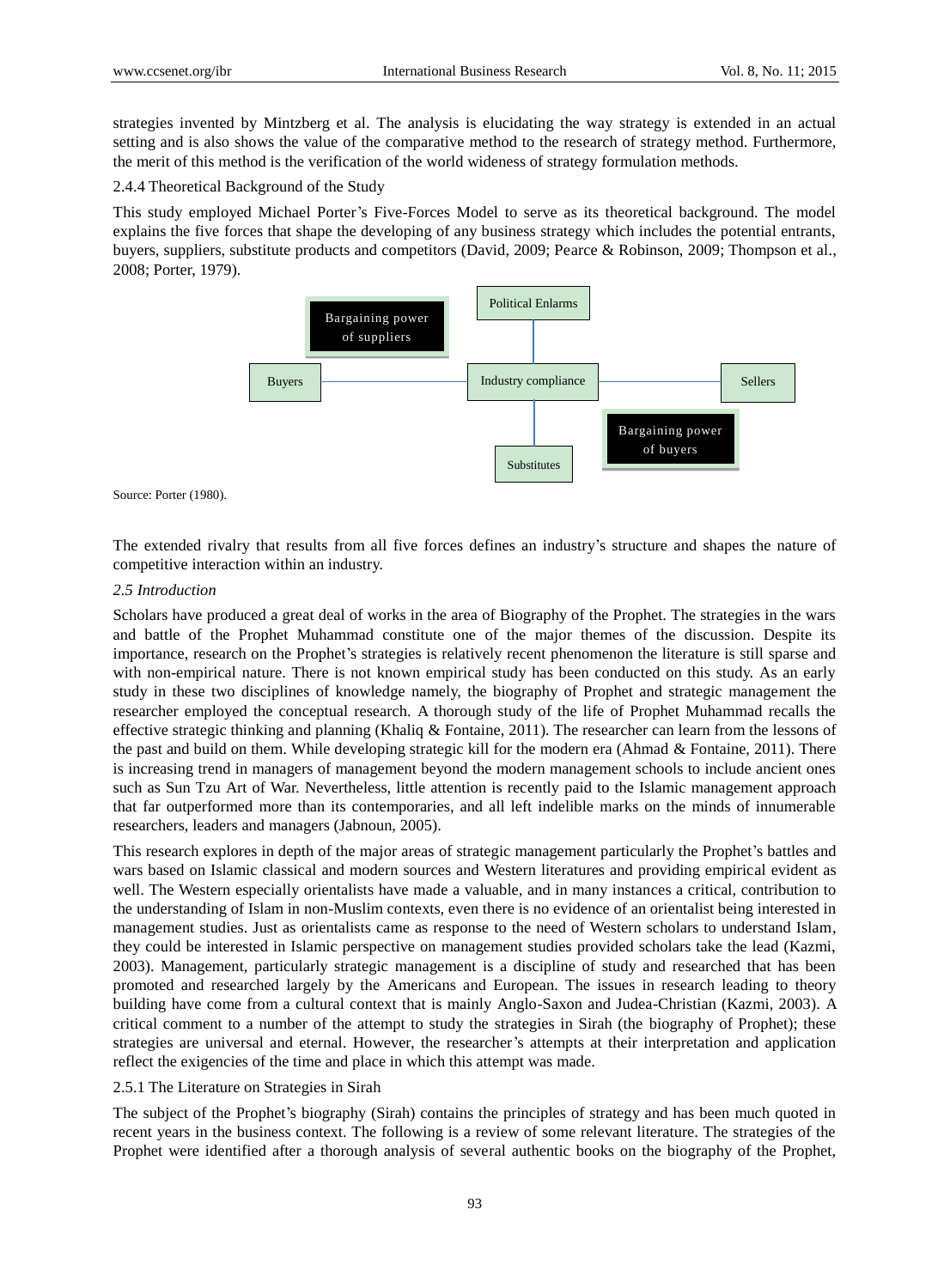namely: A biography of prophet of Islam in the light of the original sources: an analytical study (Ahmad, 2005); The noble life of the Prophet (As-Sallabee, 2005); Ar-Raheeq al-makhtum (the sealed nectar) (Mubarakpuri, 1996); Muhammad at Medina (Montgomery, 1988); and Muhammad: his life based on the earliest sources (Lings, 1983). Besides, the secondary sources especially in form of books were employed as an aid in identifying the strategies and served as compliment to the primary sources. The books are namely: Jejak biasness rasul: Peribadi biasness Muhammad bin Abdullah (Mohamed & Aizuddinur, 2010); Strategic planning and implementation for Islamic organizations (Beekun, 2006); The Prophet's diplomacy: The art of negotiation as conceived and developed by the Prophet of Islam (Iqbal, 2009); Al-madrasah al-nabawiyah al-askariyyah (Faris, 1993); Battles by the Prophet (Rizvi,1992); Durus askariyyah min al-sirah al-nabawiyyah (Mahmud, 1990); Muhammad as a military leader (Rahman, 1990); The battles of the Prophet of Allah (Vol. 2) (Ahmed, 1986); The Prophet's concept of war (Ahmed, 1986) and; The battles of the Prophet of Allah (Ahmed, 1985); The Prophet's Strategy for Islamic revolution (Israr, 2008).

The Prophet stressed the value of planning throughout man of his event of life. He recognizes the value of vision and mission that is to spread Islam to all over the world (Mubarakpuri, 2009). Mohamed Sulaiman Aizuddinur Zakaria (2010) have attempted to study the strategies of Prophet throughout his life during war and peace. Afzal Iqbal (2009) attempted to study the Prophet's diplomacy during the war and peace. He has done an interesting and instructive study of an aspect of the Prophet. He has analyzed many situations with which the Prophet faced in his life time in order to place his approach in its proper perspective. He has shown conclusively that because the Prophet strategy in peace and in war was superb in conception and execution it before paid the richest dividends in terms of human welfare. Ali Muhammad As-Sallaabee (2005) did extensive research on the life of the Prophet and did thorough analysis on lessons from most of the events, wars and battles of the Prophet. At the same year, Mahdi Rizqullah Ahmad (2005) did the extensive and analytical research and narration of the Prophet life. Safrnrranman Mubarakfuri (1996) gave significant contribution towards the literature of biography of the Prophet through his famous book, Ar-Raheeq Al-Makhtum (The Sealed Nectar). Meanwhile, Ameenul Hassan Rizvi (1992) was conducted narration and analysis of circumstances, which led to the eight battles, the state and stage in which the Islamic organization at the time of each battle was and how the consequences of each battle affected and benefited the work of Islamic organization. Watt (1988) attempted to do research on this subject from Orientals perspective. He tried to be fair to Muslims while investigating and analyzing the facts in Islamic tradition. Afzal ur Rahman (1980) embarked an early Eco to introduce a new approach to the life-study of the Prophet which presents the Prophet military leader and shows the effectiveness of his leadership and strategies. He examine how prophet led his men through hardship of war and adversity and won complete to gain tall his rival and established the excellent landscape of peace, goodness and justice for the first time in the Arabian Peninsula in less than a decade.

Beside all of these books and researches, there are a number of literatures of management from Islamic perspectives that are useful in exploring the strategies of the Prophet in the battle and wars. Among them are Khaliq Ahmad and Rodrigue Fontaine (2011) gave at certain extent the input of lessons of biography of the Prophet. Beekun (2006) in his work, Strategic Planning and Implementation for Islamic Organization touched in brief on strategies of the Prophet in battles and wars. Meanwhile, Jabnoun (1994) did an extensive study management in the Islamic perspective. Even he did not give a significant contribution on the strategies of the Prophet; at least he added some inputs on this subject.

#### *2.6 The Strategies of Prophet Muhammad in Sirah*

### 2.6.1Vision and Mission

The Prophet's vision for Muslims: To seek the pleasure of Allah (the ultimate goal of Muslim). One who receives Allah"s pleasure will be rewarded with Jannah (Paradise). Paradise is explicitly painted in the Quran as a place of abundance in the Hereafter where there are trees with streams underneath. On the other hand one who transgressed will refer in Hellfire.

According to Abu Huraira the Prophet said he righteous will receive such excellent rewards in the Hereafter that no eye had ever seen, nor ear had ever heard, nor a human heart had ever think of.

His mission:

- To call upon human being the religion: Islam (peace and security).
- To raise the religion of Allah and eliminate all forms of polytheism.
- To maintain the peacefulness in the country and on the earth of Allah.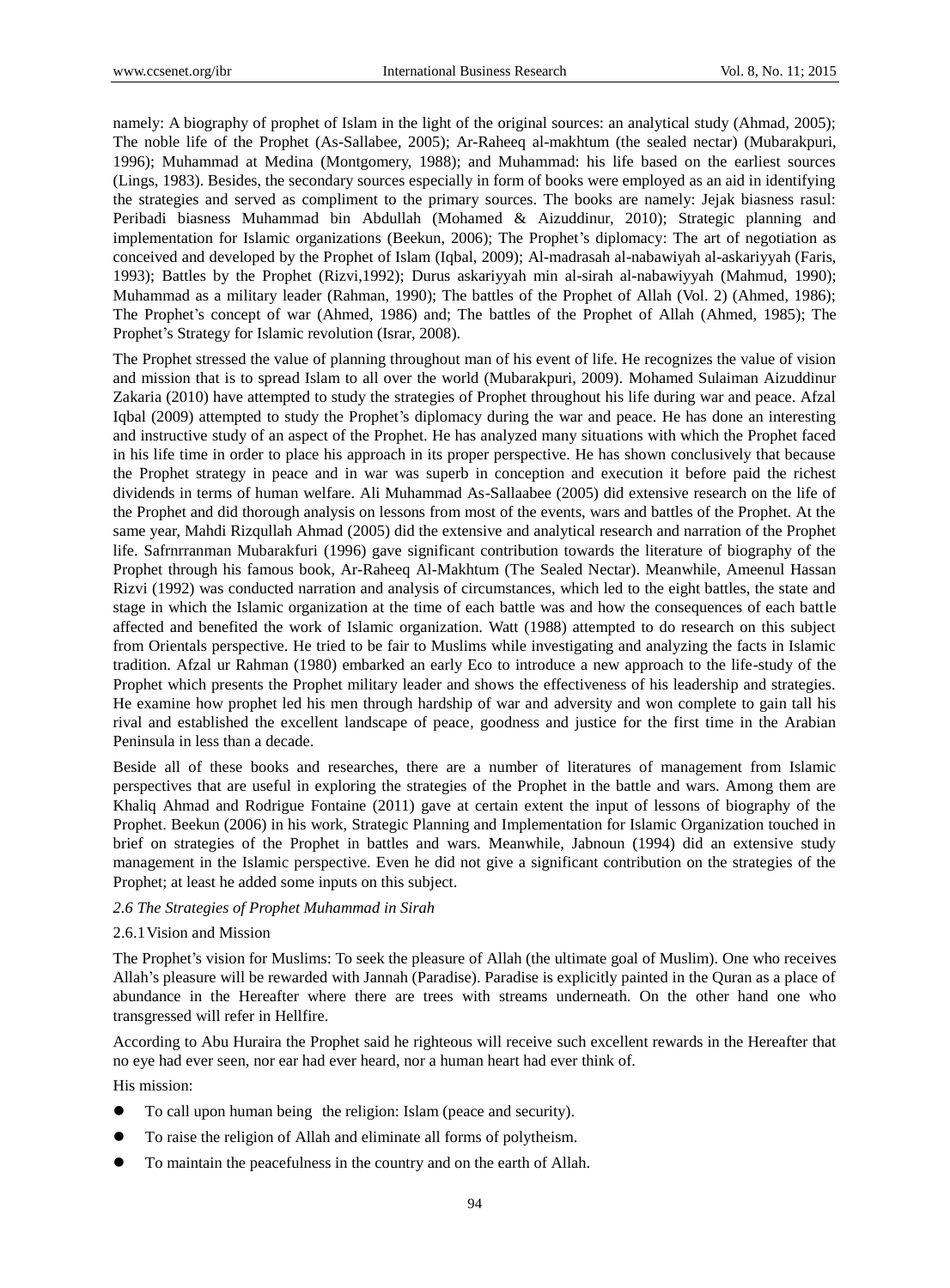To do preparation to intimidate the challenge of Allah and their alliances.

To wage war upon the challenger: If there is no other mean to attain peacefulness.

The Prophet through the Quran and Hadith taught Muslims Tawhid (belief in Allah, the one and only God), belief in the Prophets, belief in the angels, belief in the holy books, belief in the Day of Judgment, belief in Qadaq and Qadar (Allah decides what your destiny will be). This set of beliefs is a must for the Muslim.

Tawhid is the quintessence of Islam, without it there is no Islamic civilization, culture, strategic management, purpose of life and no Islam. It"s an integral constituent of Islam which unites all its parts into a whole and harmonizes the relationships among them (Al-Faruqi & Mumtaz, p. 127).

#### 2.6.2 Environmental Analysis

Wheelen and Hunger (2008) define environmental analysis is the monitoring, assessment, and dispersal of information from external and internal environments to key people within the organization. It is critically need be analyzed organization including the military organization led by the Prophet. In Ghazwah Badr 17th (Ramadhan 2H), the Prophet asked a young boy the number of camels slaughtered by the enemy, (Quraisy) per day. The boy replied on the first day 9 camels and second day 10 camels were slaughtered. The Prophet estimated that their enemy had about 900 to 1000 soldiers. This shows the Prophet had used intelligence to gather information on the enemy.

#### 2.6.3 Strategic Choices

## 2.6.3.1 Speed

There is ample evidence throughout the Prophet history implemented the speed strategy in his military campaign. In accordance with the conclusion of McNeilly (1996) that this strategy is widely applied in business and military. Besides, there are many references maintain it is significant strategy in current companies. Speed is a crucial strategy in war and business as it gives advantage to those have it as it leave the rival in confusion and the competition may be finish before they can react. In business, speed means time reduction, reduce the time of making decision, developing product (Michaelson & Michaelson, 2011), responding to Customer Speed offers capability to exploit market 1 (Pech & Slade, 2005) fore to the point, speed is associated with effectiveness which is needed in any competition. Conversely, a word of cautious, the preparedness and well-planned is indispensable in attacking the rival as impromptu and unprepared attack cause surprise, squander resources and made rival understand their strategy and tactics (McNeilly, 1996).

An exemplar of consequence of this strategy is in Ghazwah Khaibar (Muharram, 7H), the Prophet and Muslims moved very fast toward Khaibar as their competitor; Khaibar Jews, did not notice it and they screamed, "Muhammad coming, Muhammad coming!. Prophet moves very fast as 160 kilometers within 6 days and the competitor alliance, Bani Ghatafan do not have opportunity to help them (Fazlur, 1990).

In Ghazwah Badr (Ramadhan, 2H), Muslims used difficult route via mountains to reach Badar faster than their enemy and control the water (resources) and strategic location. (Fazlur, 1990).

In Ghazwah Uhud (Syawwal, 3H), in order to gain time-based competitive advantage, Muslims used difficult route via mountains to reach Uhud faster than their enemy and control the strategic location (Fazlur, 1990).

Ghazwah Dumat Al-Jandal (Rabi"ul, SH), Muslims moved very fast toward Dumah al-Jandal. The place was close to the frontier of Syria and about 15 or 16 days journey from Madinah (Fazlur, 1990) to shows the endurance and speed with which Muslim force could move to distant places.

Ghazwah Bani Mustaliq (Zil Qa"idah, 5H), the Prophet force reached Muraishi in a very short time.

Ghazwah Bani Quraizah (Zil Qa"idah, 5H), the Prophet asked the companions to move fast and ordered them to pray Asr prayer at Bani Quraizah. They moved to fast but they were unable to reach at Bani Quraizah at Asr. They reached it at early night. This is due to the place is quite far. The Prophet"s goal is to apply the fast strategies to ensure the rival cannot do preparation to counter the Muslim attack. Ghazwah Al-Hudaibiyah (Zil Qa"idah, 6H), Muslims changed his route to Makkah when he knew Quraisy tribe ready to launch an attack toward them and the Prophet reached Makkah without noticed by their enemy/ (Fazlur, 1990).

Ghazwah Khaibar (Muharram, 7H), Muslims moved very fast toward Khaibar as their enemy; Khaibar Jews, did not noticed it and they screamed, "Muhammad coming, Muhammad coming! Prophet moves very fast as 100 miles within 6 days and the enemy alliance, Bani Ghatafan do not have opportunity to help them (Fazlur, 1990).

Ghazwah Tabuk (Rajab, 8H), Muslims moved very fast toward Tabuk as their competitor did not expect that the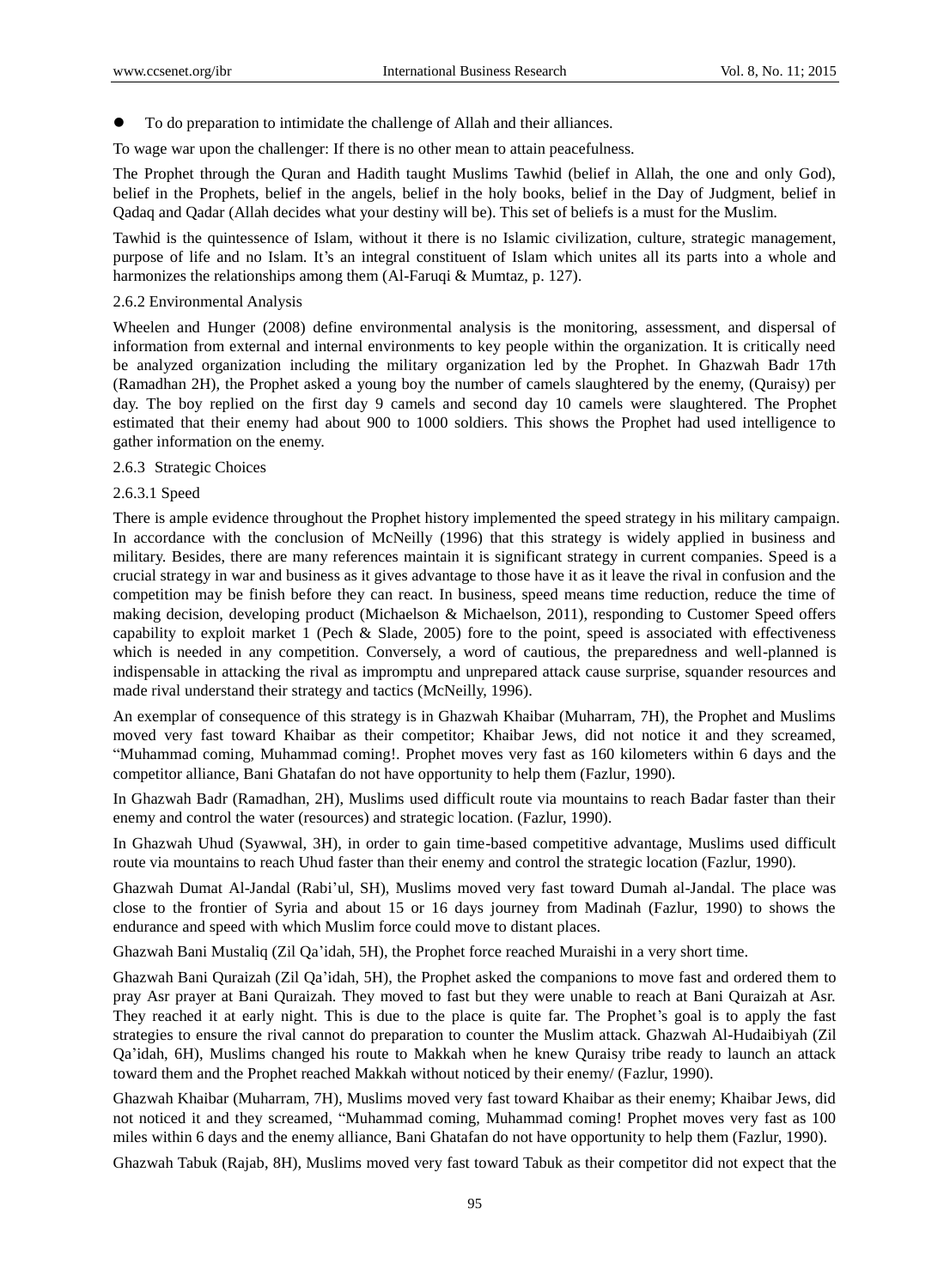Prophet can reach toward Tabuk as that fast (Fazlur, 1990).

Ibn "Aun reported: I wrote to Nafi" inquiring from him whether it was necessary to extend (to the disbelievers) an invitation to accept (Islam) before making them in fight. He wrote (in reply) to me that it was necessary in the early days of Islam. The Messenger of Allah (peace be upon him) made a raid upon Bani Mustaliq while they were unaware and their cattle were having a drink at the water. He killed those who fought and imprisoned others. On that very day, he captured Juwairiya bint al-Harith. Nafi" said that this tradition was related to him by Abdullah b. Umar who (himself) was among the raiding troops (Sahib Muslim).

## 2.6.3.2 Surprise

This study recognized that the surprise strategy became one of important strategy in his military campaign. The Prophet recurrently take advantage of this strategy to make his competitor fright, shock and ill-equipped.

Leveraging the unexpected can produce a competitive advantage (Pech & Slade, 2005). Surprise has different shapes for assaulting the competitor at unpredicted times, serendipitous force, astonishing strategically, tactical or plain Manoeuvre. It involves the astonishment of point in time, location, material and weapon. The constituent of surprise are confidentiality, innovation, creativity and swiftness 1 Pech and Slade. Kaab bin Malik said that "Whenever the Prophet decided on any battle he usually kept the object secret and did not clarify it." Whereas, in Ghazwah Khaibar, he closed his ears and invoked, O God, close their eyes and let them not see us until they are upon them" (Rahman, 1980).

In Ghazwah Bani Mustaliq (Zil Qa"idah, 5H), this sudden appearance of the Muslim force surprised the rival and they dispersed in fear and confusion. The rival dispersed in fear and confusion. However, the rival dispersed in fear and confusion. However, the leader of Banu Mustaliq, Harith bins Abi Dirar. But they were routed in the very first attack after losing 10 of their men; the rest were taken prisoner along with their animals and possession.

Ghazwah Khandaq (Syawwal, 5H), used trench, a new tactics which never been used by local competitors. This tactics used in foreign country.

Ghazwah Banu Libyan (Rabi"ul Awwal, 6H), when the Prophet left Madinah for Banu Libyan, he acted as if were marching towards Syria in order to surprise Banu Libyan.

Ghazwah Khaibar (Muharram, 7H), the Prophet reached at unexpected time and location. Khaibar Jews did not notice it and they screamed, "Muhammad coming, Muhammad coming! Prophet moves very fast as 100 miles within 6 days The Prophet scored another tactical victory over his enemies when he intercepted and intervened between the Bani Ghatafan and Khaibar and stopped the former from Madinah, he camped at a place called Raji, between Ghatafan and Khaibar. When the Bani Ghatafan, came to know of the movements of Muhammad's forces, fearing for the safety of their women and children, they went back and changed their plans of helping the Jews against the Muslims. This ingenious move by Muhammad stopped two allies from joining together to fight him in the expedition of Khaibar (Michaelson, 2010). Ghazwah Tabuk (Rajab, 8H), the Prophet reached at rival base at unexpected time and location. Ibn "Aun reported: I wrote to Nafi" inquiring from him whether it was necessary to extend (to the disbelievers) an invitation to accept (Islam) before making them in fight. He wrote "in reply) to me that it was necessary in the early days of Islam. The messenger of Allah (May peace be upon him) made a raid upon Bani ul taliq while they were unaware and their cattle were having a drink at the water. He killed those who fought and imprisoned others. On that very day, he captured Juwairiya bint al-Harith. Nafi' said that this tradition was related to him by Abdullah bin Umar who (himself) was among the raiding troops (Sahih Muslim).

#### 2.6.3.3 Strategic Innovation

The Prophet encouraged and welcomed the innovation in maintaining the organizational competitiveness. The Prophet introduced few innovations in his strategy. In the Battle of Al-Ahzab (Confederates) War (Syawwal, 5H), whereby the Muslims made a ditch or trench is evidence of this strategy as the leader of Alliance Force from Quraisy, Abu Sufyan surprised when the big trench and said: "By the name of Allah, this strategy was never known by the Arabian people." (Rahman, 1980).

As-Sallabee mentioned that to fight in rows is a new ways of fighting in Arab. Allah said: Verily, Allah loves those who fight in His Cause in rows (ranks) as if they were a solid structure (Quran,  $61:4$ ). The Prophet's sent a number of his staff; Urwah bin Mas"ud and Ghailan bin Salamah to Jordan to have training on making the more advanced weapons on that time in Jordan such as Ar-Radat (stone thrower ). Ad-Dabbabah (to crush the fortress),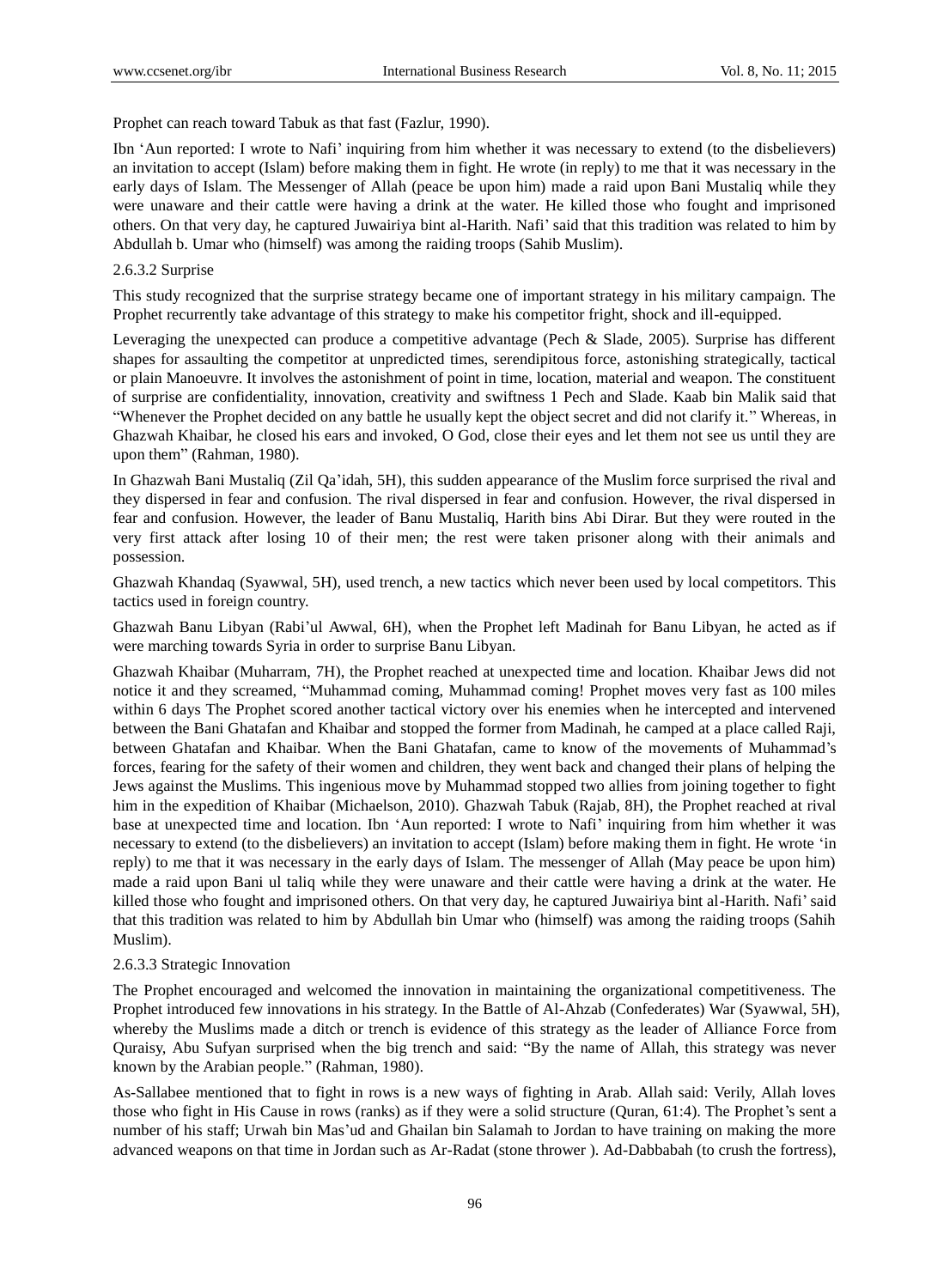Al-Manjanik (stone thrower which bigger than Ar-Radat.

#### 2.6.3.4 Strategic Alliance

The theme of strategic alliance materialized in number of occasion. It is a partnership for a certain period of time whereby the partner. O trite their strength and resources to the undertakings and to deal with the threat (Peter & Robinson, 2009). The result of combining the strength of another panel is gathering the force which will force the competitor the outcome of challenging through organization. For instance, he allied with Jews alliance with Uyainah bin Hisn in Ghazwah D IJandal in Rabi"ul Awwal, SH (As-Sallabee, 2005). Nevertheless, the strengthened the force, not having the alliance is better than having the awful alliance range-Hor. 2008; (McNeilly, 1996). In this case, the Prophet was cautious in choosing the alliances-.The principle of strategic alliance was touched in the Quran: Allah said: "And if they (enemy) incline to peace, you inclines to peace, you incline to it as well, and put your trust in Allah. Surely He is Most Hearing, Most Knowing." (Qur'an, p. 61)

0 Prophet (Muhammad)! Strive hard against the disbelievers and the hypocrites, and bears against them, their abode is Hell, and worst indeed is that destination. They swear by Allah that they said nothing (bad), but really they said the word of disbelief, and they disbelieved after accepting Islam, and they resolved that (plot to murder Prophet Muhammad) which they were unable to carry out, and they could not find any cause to do so except that Allah and His Messenger had enriched them of His Bounty. If then they repent, it will be better for them, but if they turn away. Allah will punish them with a painful torment in this worldly life and in the Hereafter. And there is none for them on earth as a Wali supporter, protector) or a helper (Quran, pp. 73-74).

#### 2.6.3.5 Joint Venture

Joint-venture is an expansion strategy when a company agrees to work together with another company in order to start a new business or enter a new market or diversify. Pearce 11 and Robinson (2009) defined joint venture, a strategy wherein two or more companies create a co-owned business for their more benefit . On the other hand, they warn that the strategy frequently limit the discretion, control and profit of partners. Ghazwah with local tribes regarding the blocking of the cornrnercial route of the Quraish. The ground for joint venture was mentioned in the Quran: Allah said: "And if they (enemy) incline-to peace, you incline to peace, you incline to it as well, and put your trust in Allah. Surely He is Most Hearing, Most Knowing." (Qur"an, p. 61).

0 Prophet (Muhammad)! Strive hard against the disbelievers and the hypocrites, and be harsh against them, their abode is Hell,-and worst indeed is that destination. They swear by Allah that they said nothing bad), but really they said the word of disbelief, and they disbelieved after accepting Islam, and they resolved that (plot to murder Prophet Muhammad) which they were unable to carry out, and they could not find any cause to do so except that Allah and His Messenger had enriched them of His Bounty. If then they repent, it will be better for them, but if they tum away, Allah will punish them with a painful torment in this worldly life and in the Hereafter. And there is none for them on earth as a Wali (supporter, protector) or a helper (Quran, pp. 73-74).

## 2.6.3.6 Guerrilla Strategy

There is obvious indication of employment of guerrilla strategy especially when the Muslims not in strong condition, while they were in early phase in Madinah. During that time, they just occupy the new ground. This strategy is well catering the weaker organization to face the well-equipped resources organization (Michaelson & Michaelson, 2011; Levinson, 1993).

This type of strategy is to challenge the bigger enemy or competitor. In Ghazwah Abwa" (Safar, 2H), the Prophet compete with bigger competitor. That is Quraisy. In Ghazwah Buwat (Rabi"ul Awwal, 2H), he once again attached Quraisy. In Ghazwah Zul-Ushairah (Jamadil Ula, 2H), the expedition aimed to prevent Quraini business delegation which is moving toward Syria. The Qur" an mentions the importance of people in organization and reminded us that a smaller and better quality the more source sometimes outperform the larger human resource; Allah said: "... How often i. mall group overcame a mighty army by Allah"s grave?" And Allah is with A -Sabirun he patient) (Quran, p. 249). In another place, Allah commanded: "O Prophet (Muhammad! Cage the believers to fight. If there are twenty steadfast persons amongst you, they will Overcome two hundred, and if there be a hundred steadfast persons they will overcome a thought and of those who disbelieve, because they (the disbelievers) are people who do not understand (Quran, p. 65).

# 2.6.3.7 Turnaround Strategy

Turnaround strategy was put into practice by the Prophet in the occasion of leaving Makkah, his hometown as his organization does not has needed competencies and capabilities to compete in Makkah. Then he found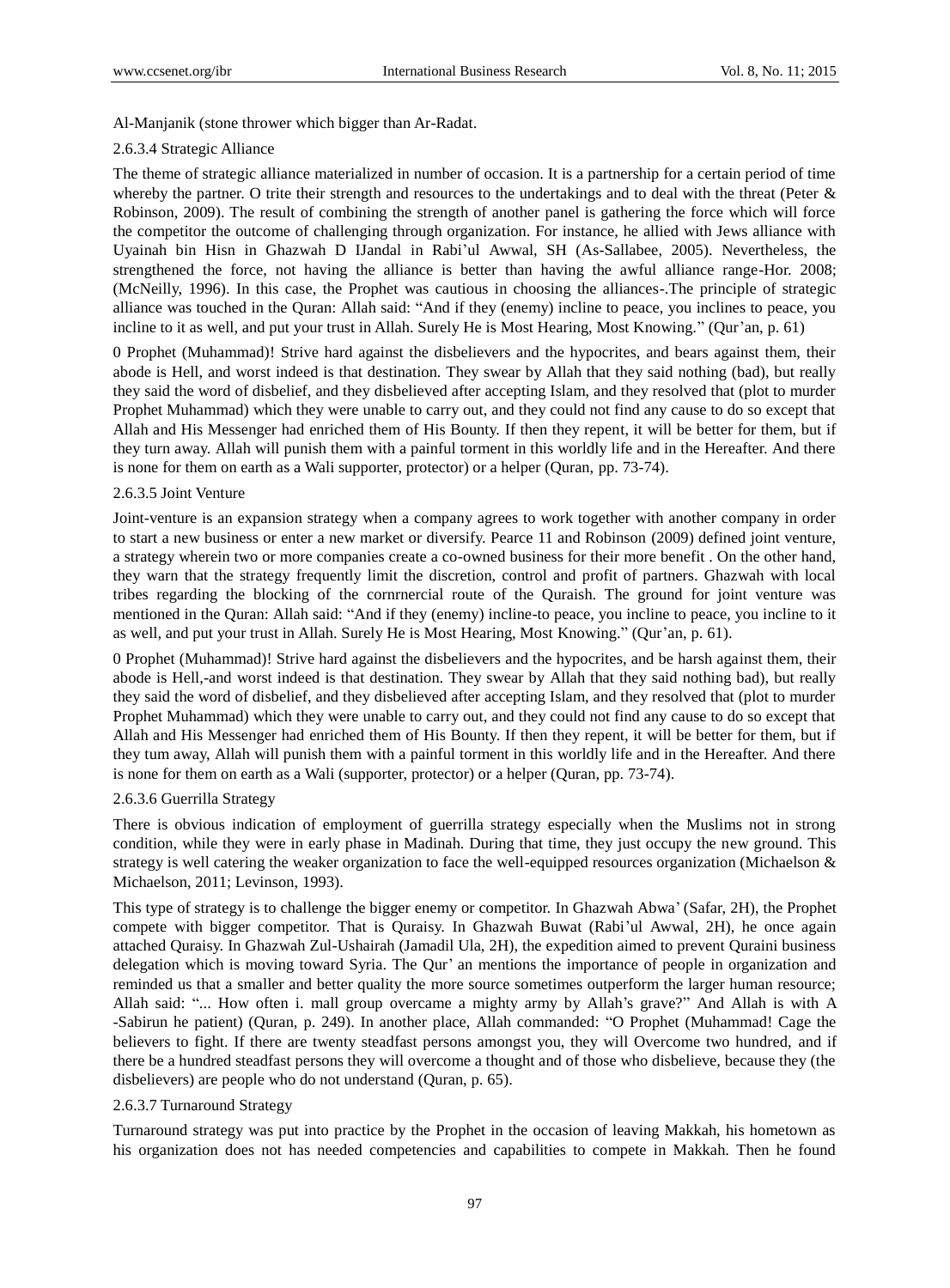Madinah as a new potential ground for his dakwah (calling) in the Battle of Uhud (Syawwal, 3H) after many Muslims were killed, the remained Muslims chased the enemies in half way to show their high spirit in spite of suffering of defeat. At the end, the Prophet sent Ali to follow tracks of the enemy and to find out where they were and in what direction they were heading. The Prophet gave these instructions to Ali: "Go out and follow the tracks of the people (that is of the enemy). and what they are doing and what they want. If they are steering (i.e.. not riding) their horse and riding their camels, they are returning to Makkah. And if they are riding their horses and steering their camels, they want to go to Madinah. And by the One who has my soul in His hand, if Madinah is what they want, I will go to them and fight them." Ali later recounted, "I then followed their tracks in order to see what they are doing. (and when I caught up to them I that) they were steering their horses and were headed towards the direction of Makkah," Ali then went back and informed the Prophet about what they.

The next day after the battle of Uhud, he called out his staff and ordered them to march to encounter the rival of Muslim. They marched to Harm" Al-Assad, about 8 miles from Madinah. They encamped there for more than 3 days. This news was known by rival, but they fear to fight the Muslims and returned to Makkah. The Prophet invaded Harm" Al-Assad. Later, they patrol, attack and invade the number of places which are close to Madinah to show that they still have the strength to fight their rivals (Mubarakpuri, 1996; As-Sallabee, 2005).

More to the point, the Prophet regularly scrutinized the security situation in changing military environment and movement in the vicinity of Madinah. Another way of risk management, the Prophet for all time he leave Madinah city, he appointed a leader who is responsible of the town general affairs and manage the security of its remained population such as women, children, the sick and the old. He did not leave Madinah defenseless. (Mubarakpuri, 1996).

In (IH), the Prophet has to leave his own market as the market has been captured by rival because his organization does not have needed competencies and capabilities to compete in Makkah market. Then he found Madinah as a new potential market for his calling.

2.6.3.8 Offensive Strategy

It has been said that the best defensive is to attack. The offensive strategy is one the most repeated strategy that was employed by the Prophet. In order to achieve organizational vision and mission of expansion companies have invade the rivals' territory when opportunity permits (Heang-Tatt et al., 1997; Kheng-Hor, 2008).

The offensive is a superior strategy as it can shape the competitor as the offensive group understands their goal and objectives in the first place (Michaelson & Michaelson, 2011; Kheng-Hor, 2008). They can assault and retreat at their will. The leader is able to design the plan and choose the target. Whenever the operation incoherent with the pre- planned of war, he may choose to revert his team and reduce the loss of tangible and intangible assets. Swiftness and secrecy are significant constituents of this strategy. When the rival is caught in astonishment in offensive assault, they tend to be in off-balance, bewilderment and make mistakes (Hean-Tat et al., 1997).

The Quranic verses: Allah SWT said: Fighting is made obligatory for you (to fight against aggression) even though you dislike it. But you may hate a thing which is good for you, and love a thing which is bad for you. And (remember) that Allah alone knows (all these things) but you do not know." (Al-Qur'an, p. 216).

Allah SWT said: Fight against them so that Allah will punish them by your hands and disgrace them and give you victory over them and heal the breasts of a believing people. And remove the anger of their (believers") hearts. Allah accepts the repentance of whom He wills. Allah is All- Knowing, All-Wise. (Quran, pp. 14-15).

0 Prophet (Muhammad)! Allah is Sufficient for you and for the believers who follow you. Prophet (Muhammad)! Urge the believers to fight. If there are twenty steadfast persons amongst you , they will overcome two hundred, and if there be a hundred steadfast persons they will overcome a thousand of those who disbelieve, because they (the disbelievers) are people who do not understand (Quran, pp. 64-65).

0 you who believe! When you meet those who disbelieve, in a battle-field, never turn your backs to them.

And whoever turns his back to them on such a day-unless it be a stratagem of war, or to retreat to a troop (of his own), he indeed has drawn upon himself wrath from Allah. And his abode is Hell, and worst indeed is that destination! (Quran, pp. 15-16). 0 you who believe! Fight those of the disbelievers who are close to you, and let

them find harshness in you, and know that Allah is with those who are the Al-Muttaqun (the pious). (Quran, pp. 123).

March forth, whether you are light (being healthy, young and wealthy) or heavy (being ill, old and poor), strive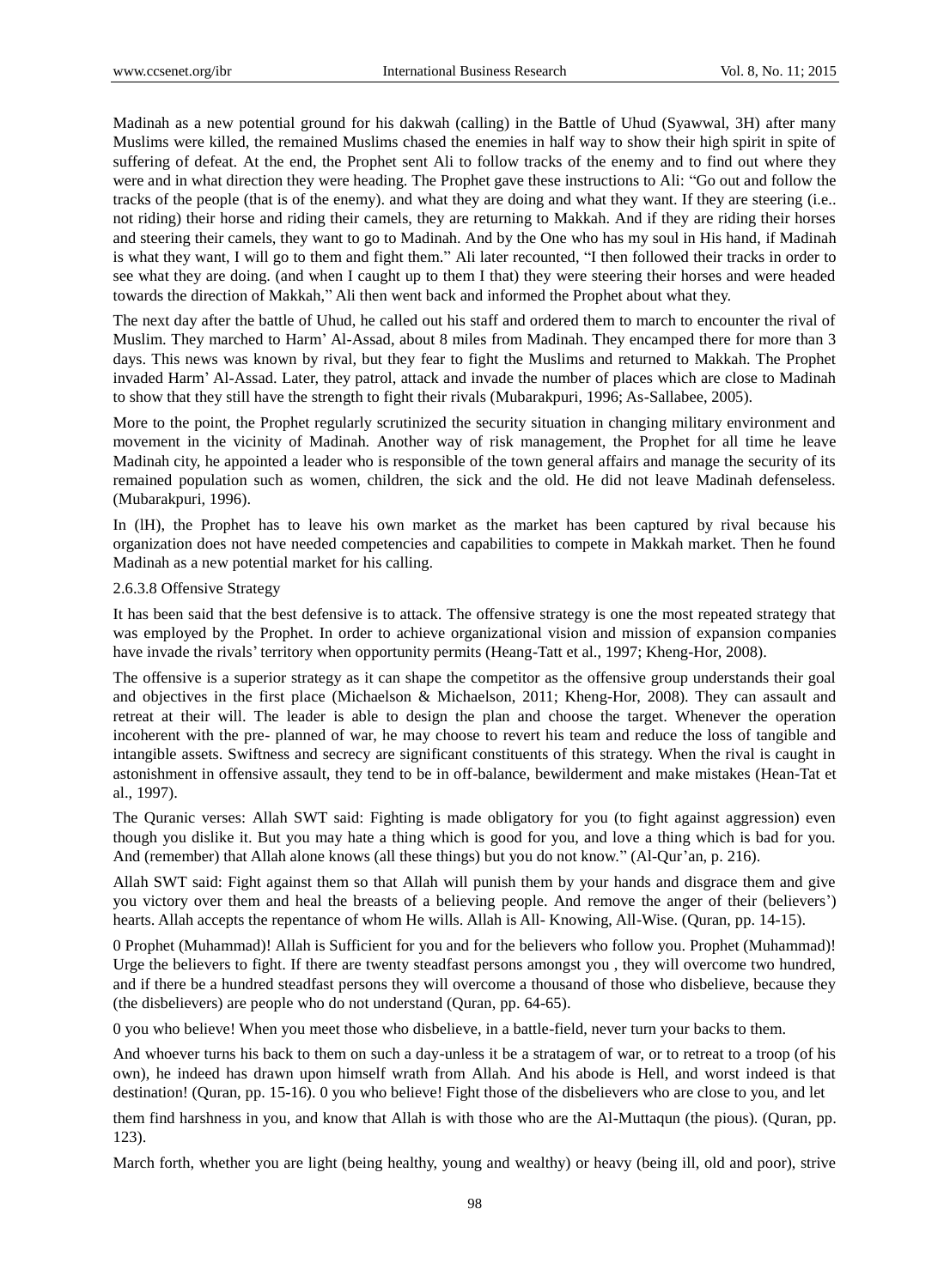hard with your wealth and your lives in the Cause of Allah. This is better for you, if you but knew. (Quran, p. 41).

This strategy is most employed by the Prophet in the latter stage in Madinah, after he accumulated strength:

In Ghazwah Bani Qainuga" (Syawwal, 2H), as they found out that the Prophet was marching towards them, they shut up in their fortresses. The Prophet the surrounded and siege them and imposed upon them a siege that lasted for 15 nights. Then they unconditionally surrender to the Prophet (As-Sallaabee, 2005).

In Ghazwah Bani Sulaim (Syawwal, 2H), as reports came of the gathering of the tribes of Bani Sulaim and Bani Ghatafan (Syawwal, 2H) with intent to attack Madinah, the Prophet proceeded with a force of 200 men to stop them. When he reached their watering place, called Al-Kudr,, he found the place was emptied, for the enemy had fled on hearing of the arrival of Muslim force.

In Ghazwah Ghatafan (Rabi"ul Awwal, 3H). The Prophet marched with a company of 450 men when news came of the tribes of Banu Muharib (of Banu Ghatafan) to attack Madinah. The enemy fled before they met.

In Ghazwah Buhran (Jamadil Ula, 3H), report came that a strong force of the tribesman of Banu Sulaim from Buhran was advancing on Madinah. The Prophet advanced towards Hijaz with a force of 300 men and went as far as Buhran, a mine in the area of Hijaz, but the tribesmen fled in panic and he returned to Madinah without fighting.

In Ghazwah Bani Nadhir (Rabi"ul Awwal, 4H), the reasons that prompted the Prophet to attack the Banu Nadir tribe and to expel them from Madinah are they blatantly violated many articles of their treaty with the Muslims. Second, they planned to assassinate the Prophet. They planned to drop a huge stone on him from on top of a wall under which the Prophet was seated. Muslim army marched towards them. The Prophet ordered for their date-palm trees to be burned down. It is a strategic move, because it was their main wealth. They began to lose hope and leaded to their defeat.

In Ghazwah Zatul Riga" (Rabi"ul Thani, 4H), A reports came to the Prophet that the people of Anm"ar and Tha"labah were mobilizing their forces to attack the city. The Prophet marched with a force of 400 (or 700) and advanced as far as Zat Al-Riga and found only womenfolk left there, for their men had fled to mountains.

Ghazwah Last Badar (Sya"ban, 4H), When leaving Uhud, leader of enemy, Abu Sufyan had challenged the Prophet and promised him another encounter at Badr. The Prophet stayed at Badr for eight days but Abu Sufyan went back to Makkah from Al-Zahran. He said to his people that it was a year of famine, so they should return. Surely, a year of plenty and prosperity would suit them better. The Prophet also returned without fighting.

Ghazwah Dumatul Jandal (Rabi"ul Awwal, 5H), the leader of Dumat Al-Jandal often troubled Muslim trading caravans and created a nuisance in the area. When the Prophet heard the news of some tribesman gathering at Dumat Al-Jandal and cruelly treating the camel riders and intending to attack Madinah, he set out with a company of 1000 of men.

In Ghazwah Mu"tah (Jamadil Awwal, 8H), Muslims want to take revenge on Rome due to Rome has killed the Prophet"s messenger Al-Harith bin Umair Al-Azdi who was killed by Syurahbil bin Amru Al-Ghassani, governor of Balqa", a territory of Rome.

Ghazwah Fathu Makkah (Ramadhan, 8H), the Prophet"s army entered the city from all four corners. The Prophet entered Makkah from its upper end, at Azkhar, ahead of his green squadron. Khalid bin Al-Zubair bin A-Awwam entered at the left flank, Kudan. Meanwhile, Sa"ad bin Ubadah entered from upper-Makkah, paving the way for the entrance of the Prophet. The only resistance offered was at the lower end, where Khalid was corning at al-Khandamah.It was led by Ikrimah bin Abi Jahl, Safwan bin Umayyah and Suhail bin Amr. During that brief and limited fighting, three fell martyrs, but thirteen were killed from the side of the Quraisy.

Ghazwah Tabuk (Rajab, 9H), the Prophet did not encounter any resistance so he returned to Madinah after he stayed in Tabuk for twenty nights. The effect of this invasion is great as regards extending and confirming the Muslims influence and domination and confirming the Muslims influence and domination on the Arabian Peninsula. It was quite obvious to everybody that no power but I lam" would live long among the Arabs.

## 2.6.3.9 Defensive Strategy

This type of strategy was seldom used by the Prophet Muhammad except during the early stage in Mecca and in Madinah when they were still weak. The defensive strategy was rarely adopted by the Prophet after the Khaddar battle. It could be that it was because this strategy was commonly associated with the weak and incapable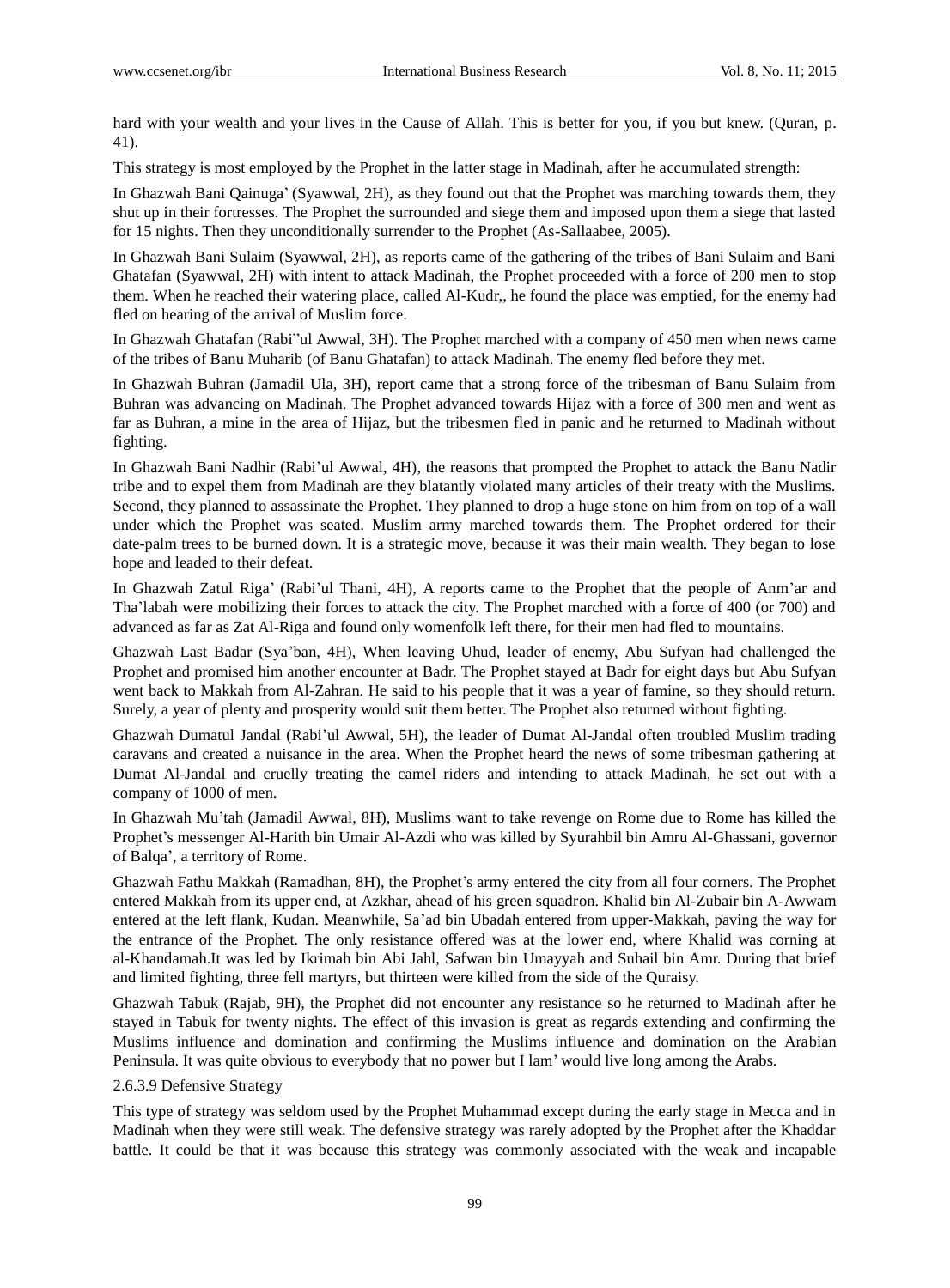## origination.

Al-Qur"an recorded the application of defensive strategy in Khandaq (Ahzab) War: Allah said: "When they came upon you from above you and from below you, and when the eyes were blurred (due to fear and confusion) and hearts leapt to your throats (due to fear), and you were imagining vain thoughts about Allah." (Al-Quran, pp. 10-11).

In the following Quranic verses, Allah said: "And when a party of them said: "O people of Yathrib (Madinah)! You cannot stand much longer (against the enemy attack!) Go back! And a band of them sought the Prophet's leave (to return), saying: Truly, our homes are exposed," whereas they were not defenseless; they only wished to flee (from fighting for Islam). And if the enemy had entered from all sides into the place where they were, and had they been roused to rebellion against Islam, they would have surely rebelled. And they would have surely rebelled. And they would not hesitate except only for a little while. Although before that they had sworn to Allah never to turn their backs in the fight (on the battle field), and (remember) an oath to Allah must surely be answered for (concerning its fulfillment).Say (0 Muhammad): "Whether you flee from death or from being slain, flight will not profit you-for even though you are safe now, then you would enjoy this word only for a little while." Say: Who can protect you from Allah if it is His will to harm you? Or (who can prevent Him if He) wants to show you mercy?" And (remember) they (the hypocrites) shall find none besides Allah any protector or helper. Allah well knows those of you (hypocrites) who hold other back. And those who ay to their comrades: "Join our side... while they themselves take part in battle just for a little while.

They think the Confederates have not withdrawn. Indeed if the Confederates should come again, they would wish they were in the deserts among the wandering Arabs asking news about you. However, even if they were there with you (at that time), they would take but little part in the fighting." (Al-Quran, pp. 13-20).

There are demands for defence in certain situations such as in fragile situation, resting the staff and preparing for counterattacks. After fast-paced undertakings in discarding the rivals, the staff were exhausted, the speed unable to be maintained continually (McNeilly, 1996). It is a good principle to not fight the battles that cannot be won by direct attack (Chia, 2005). The example of defensive strategy, in Ghazwah Khandaq (Syawwal, 6H), the Prophet built a ditch to protect Madinah from the rival attack (Mubarakpuri, 1996).

## 2.6.3.10 Expansion Strategy

The ultimate task of Prophet is to do dakwah and spread Islam to all over the globe as the Prophet was titled as Rahmatan lil 'alamin (merciful to all the worlds) by Allah Himself (Qur' an, p. 107). To achieve the mission, this strategy was employed in order to expand the boundary of dakwah area and Islamic influence. Allah SWT said: "And fight in the Way of Allah those who fight you, but transgress not the limits. Truly, Allah likes not the transgressors" (Quran, p. 36). In other verses, Allah SWT said: "And fight them until there is no more Fitnah (disbelief and polytheism: i.e. worshipping others besides Allah) and the religion (worship) will all be for Allah Alone (in the whole of the world). But if they cease (worshipping others besides Allah), then certainly, Allah is All-Seer of what they do. And if they turn away, then know that Allah is your Maula (Patron, Lord, Protector and Supporter, etc.), (what) an Excellent Maula, and (what) an Excellent Helper!" (Quran, pp. 39-40). In addition, Allah said: "March forth, whether you are light (being healthy, young and wealthy) or heavy (being ill, old and poor), strive hard with your wealth and your lives in the Cause of Allah. This is better for you, if you but knew."(Quran, p. 41)

The expansion strategy was used in many battles such as Sariyah Abdullah bin Jahsy (Rajab, 2H) in Nakhlah; Ghazwah Abwa" (Safar. 2H in Abwa: Ghazwah Buwat (Rabi"ul Awwal, 2H) in Buwat; First Badar (Jamadil "Cla. 2H ) in "C hairah: Ghazah Bani Qainuqa"(Syawwal, 2H) in a part of Madinah; Ghazwah Bani Sulaim (Rajab, 2H) Qarqarah Al-Kudr; Ghazwah Ghatafan (Rabi"ul Awwal, 3H) in Zul Amar; Ghazwah Buhran (Jamadil Ula, 3H) in Buhran; Mission of Zaid Harithah (Jamadil Thani, 3H) Al-Qardah; Ghazwah Hamra" Al-Asad (Syawwal, 3H) in Hamra" Al-Asad; Mission of Abi Salamah bin Abd al- Asad (Muharram, 4H) in Qathan; Ghazwah Bani Nadhir (Rabi"ul Awwal, 4H) in a part of Madinah; Ghazwah Zatul Riqa (Rabi"ul Thani, 4H) in Zatul Riqa; Ghazwah Dumatul Jandal (Rabi"ul Awwal, 5H) Dumah Al-Jandal; Ghazwah Bani Mustaliq (Zil Qa"idah, 5H) Dumah Al-Jandal; Ghazwah Banu Quraizah (Zil Qa"idah, 5H) in a part of Madinah; Sariyah Abu Bakar As-Siddiq (Rajab, 6H) in Wadi Al-Qura; Sariyah Ali bin Abi Talib (Sya"ban, 6H) in Fadk and; Sariyah Abdul Rahman bin Auf (Sya"ban, 6H) in Dumatul Jandal.

## 2.6.3.11 Strategic Flexibility

The analysis of various strategies has shown that flexibility strategy and principle became the integral part of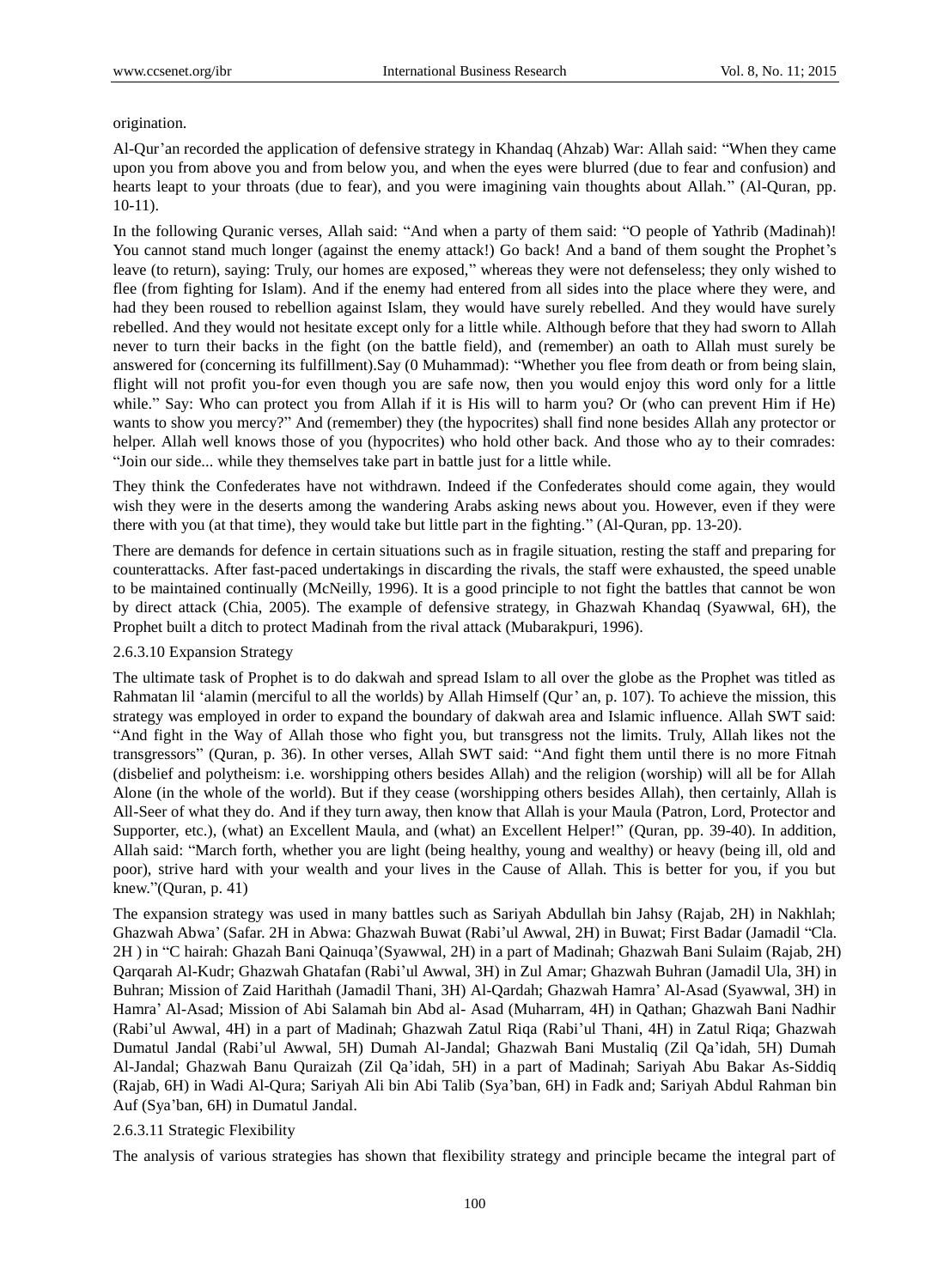Prophet Muhammad military organization. The flexible strategy is also essential in current companies as the business environments are constantly changing. A word of caution by David (2009), the organization has to beware of becoming of prisoner of its own strategy as every strategy always become outdated. There are a few cases of the Prophet adopted the flexibility strategy such as in Ghazwah Uhud (Syawwal, 3H), the Prophet gave consent to a companion who just converted to Islam to threat the rivals that the Muslims are ready to launch an attack to them. In Ghazwah Ahzab (Syawwal, 3H), the Prophet gave consent to companion to disturb the unity of rival alliances. Besides, in Ghazwah Al-Hudaibiyah (Zul Qa"idah, 6H), the Prophet willing to discard his prior strategy and goal in order to adapt with the environment. Hi prior goal i to perform the urnrah. Whereas, during the siege of Taif 9H, the Prophet learnt that Taif is a very rich city, having many resources. It is not easy and costly to defeat them. The Prophet changed his strategy and called upon his army to depart (Mubarakpuri, 1996; As-Sallabee, 2005; Ahmad, 2005). The flexibility strategy was touched in the Qur"7: Allah said: "And if they (enemy) incline to peace, you incline to peace, you incline to it as well, and put your trust in Allah. Surely He is Most Hearing, Most Knowing." (Qur'an, p. 61).

#### 2.6.3.12 Strategic Positioning

There are a numerous types of strategic positioning from holding the strategic location, technology, patents, unique and profitable products, best and talented personnel. Chia (2005) differentiate the positioning in military and business, in military the positioning is conquering the high ground whilst in business is capturing the high attention of customers mind.

Strategic positioning can be seen clearly when he and the companions migrated to Madinah. The people of Madinah welcomed him, unlike the other place such as Makkah, so the market of his dakwah (calling) is available. In addition, Madinah is not easy to be attacked by rivals, two sides of Madinah are hilly and full of lava blocks in south and west side, plus there are gate gardens in the south area. In east side, there is lava plain. Only on north side has an open space that open to be attacked by the enemies (Rahman, 1980). Furthermore, the Prophet branding the former name of. 1adinah. Yathrib to a new name, that is Madinah Al-Munawwarah which means "the full of light city" (Tubarakpuri, 1996). Regarding the Migrating to Madinah (lH) which is associated with the strategic positioning, there are few Quranic verses mention about the significant event in early Muslim history:

Allah said: Verily! As for those whom the angels take (in death) while they are wronging themselves (as they stayed among the disbelievers even though emigration was obligatory for them), they (angels) say (to them): "In what (condition) were you?" They reply: "We were weak and oppressed on earth." They (angels) say: "Was not the earth of Allah spacious enough for you to emigrate therein?" Such men will find their abode in Hell-What an evil destination! (Quran, p. 97).

He who emigrates (from his home) in the Cause of Allah, will find on earth many dwelling places and plenty to live by. And whosoever leaves his home as an emigrant unto Allah and His Messenger, and death overtakes him, his reward is then surely incumbent upon Allah. And Allah is Ever Oft-Forgiving, Most Merciful (Quran, p. 100).

Those who believed (in the Oneness of Allah-Islamic Monotheism) and emigrated and strove hard and fought in Allah's Cause with their wealth and their lives are far higher in degree with Allah. They are the successful (Quran, p. 20).

So their Lord accepted of them (their supplication and answered them), "Never will I allow to be lost the work of any of you, be he male or female. You are (members) one of another, so those who emigrated and were driven out from their homes, and suffered harm in My Cause, and who fought, and were killed (in My Cause), verily, I will remit from them their evil deeds and admit them into Gardens under which rivers flow (in Paradise); a reward from Allah, and with Allah is the best of rewards."(Quran, p. 195).

The Prophet's chose Madinah to open up new market for his dakwah because of few factors. Firstly, the people of Madinah welcomed him, unlike the other place such as Makkah. So the market of his dakwah is available. Secondly, Madinah is not easy to be attacked by rivals, two sides of Madinah are hilly and full of lava blocks in south and west side, plus there are gate gardens in the south area. In east side, there is lava plain. Only on north side has an open space that open to be attacked by the competitors. Lastly as a strategic positioning, he branding the Yathrib city to a new name, that is Madinah Al-Munawwarah.

#### 2.6.3.13 Pre-Emptive Strike

As the business strategies are stemming from military strategy, pre-emptive strike is military action taken by a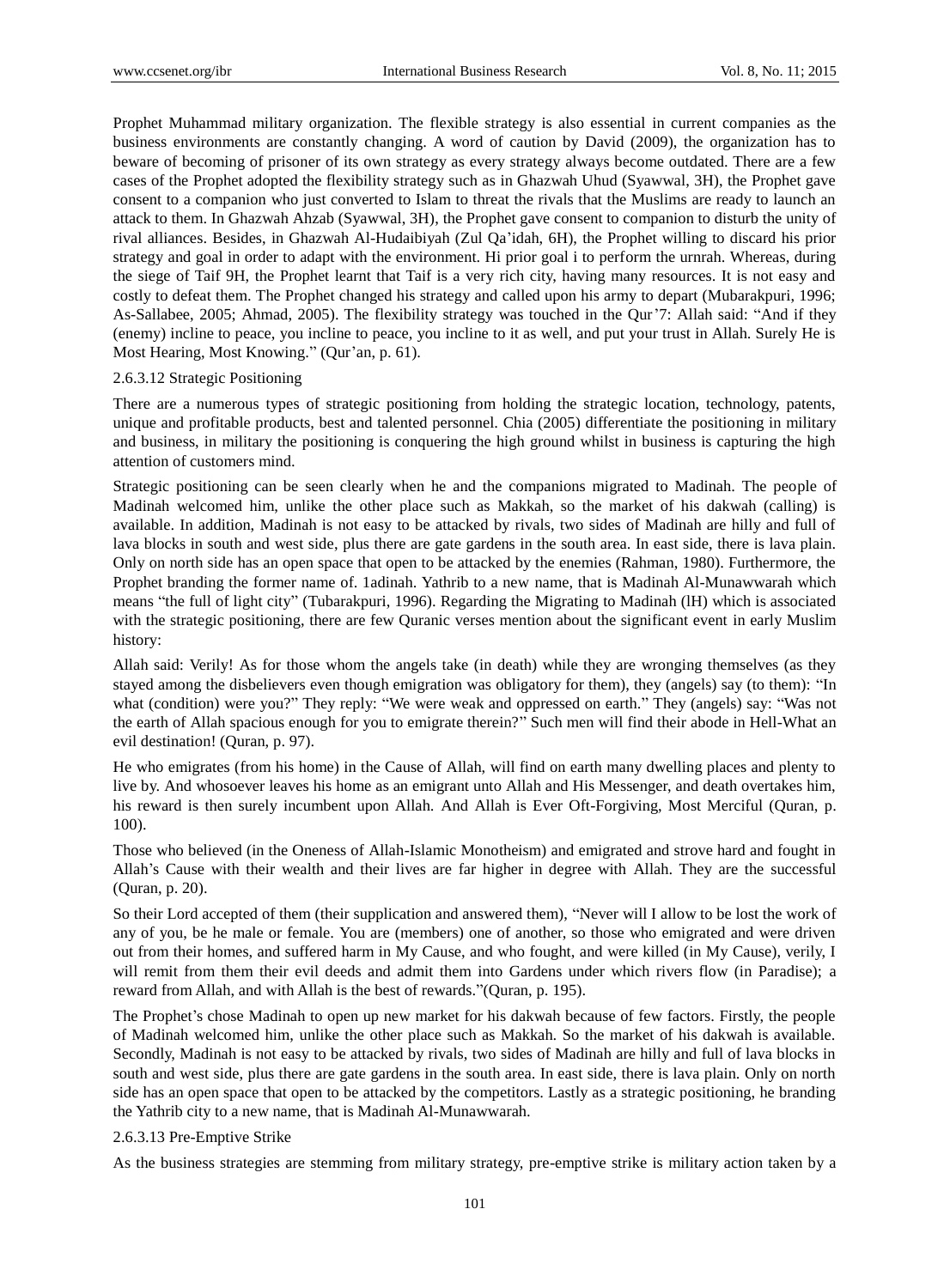country in response to a threat from another country or its enemy. The purpose of it is to stop the threatening country from carrying out its threat. The country tried to ward off a perceived offensive or invasion by defeating the enemy before the threat become materialized. Throughout the Sirah, Prophet Muhammad instructed the companion to demolish the mosque built by hypocrites that was used as a place to plan and launch a negative plan to the Muslims. This place and the people associated with it were cursed by Allah in the Qur' an: Allah said: And as for those who put up a mosque by way of harming and disbelief, and to disunite the believers, and as an outpost for those who warred against Allah and His Messenger (Muhammad) aforetime, they will indeed swear that their intention is nothing but good. Allah bears witness that they are certainly liars. Never stand you therein. Verily, the mosque whose foundation was laid from the first day on piety is more worthy that you stand therein (to pray). In it there are men who love to clean and to purify themselves. And Allah loves those who make themselves clean and pure (i.e. who clean their private parts with dust [i.e. to be considered as soap) and water from urine and stools, after answering the call of nature (Quran, pp. 107-108).

In the case of Jews of Khaibar, Khaibar fortresses were used as a place to plan and to launch an attack to Muslims. The Prophet employed the pre-emptive strikes to launch an attack to anticipate the threats of Khaibar Jews (Muharram, 7H). A another application of the strategy is in Ghazwah Bani Mustaliq (Zul Qa"idah, SH), the leader of the Banu Mustaliq or al-Muraisi influenced the people of his tribe and other Arab tribes to fight against Muhammad. The Prophet set out with a small force of his companions and, through continuous and forced marching reached the spring of Muraishi.

In the Battle of Bani Qainuqa" (Syawwal, 2H). As-Sallabee (2005) mentioned that as they found out that the Prophet was marching towards them, they shut down their fortresses. The Prophet's army surrounded them and imposed upon them a siege that lasted for 15 nights. Then they unconditionally surrendered to the Prophet.

In the Battle of Bani Nadhir (Rabi"ul Awwal, 4H); As Bani Nadhir were blatantly violated many articles of their treaty with the Muslims and planned to assassinate the Prophet by dropping the huge stone on him from on top of a wall under which the Prophet was seated. The Muslims army marched towards them and sieges their fortresses. The Prophet ordered for their date-palm trees to be burned down. It is a strategic move because it was their wealth. They began to lose hope and leaded to their defeat.

#### 2.6.3.14 Secrecy

It is challenging to the Prophet to maintain the secrecy by staying together with hypocrites who connected to the Jews and the Quraish. In spite of this, the Prophet did well in keeping the confidentiality and the information about the war planning not often leaked out. Conversely, information regarding the pla1design, strength, weapon and movement of competitor was frequently obtained by the Muslims team (Rahman, 1980). Similar to present day, maintaining the secrecy of plan and design are challenging as the existence of newspaper, websites, blog, YouTube and social media. The confidential information would be leaked out by insiders or outsiders such as employees, ex-employees, journalists, bloggers, researchers and competitor's intelligence. Allah Himself prohibited the Muslims from leaking out and disclosing the news and secrets of the Muslims to the enemy. Allah said: 0 you who believe! Betray not Allah and His Messenger, nor betray knowingly your Amanah (things entrusted to you and all the duties which Allah has ordained for you) (Quran, p. 27).

In Fathul Makkah (Ramadhan 8H), he kept the secrecy of his organization until the threshold of war. No one of his companions knew that he will launch the attack toward his competitor. He surprised the Quraish when he reached Makkah at the head of 10,000 men and caught them unprepared and almost in panic and they yielded without fighting. When he intended to march on Makkah he kept it secret and actually sent one fighting expedition in the opposite direction so that the enemy might be led to think that he was planning to march to Syria. Finally, in Ghazwah Tabuk (Rajab, 9H) speed and secrecy increased the effectiveness of the Prophet"s strategy in his mission.

#### 2.6.3.15 Low-Cost Strategy

The scarce resources resulted Prophet Muhammad relied upon unique capabilities to achieve and sustain the low cost position. In the early struggles of the Prophet, the available organization"s assets are limited. He strived to develop the team for battles with low cost and low cost distribution system. In Ghazwah Badar (Ramadhan, 2H), the Prophet employed limited of resources; small number of staff and limited transport. The Muslim number was only made up of 300-317. They had only used 2 horses and 3 camels, one for two or three men to ride alternatively. The Prophet himself, Ali and Marthad had only one camel. Prophet Muhammad motivated his companion to sacrifice with spiritual teachings; this makes the companion ready to sacrifice, with their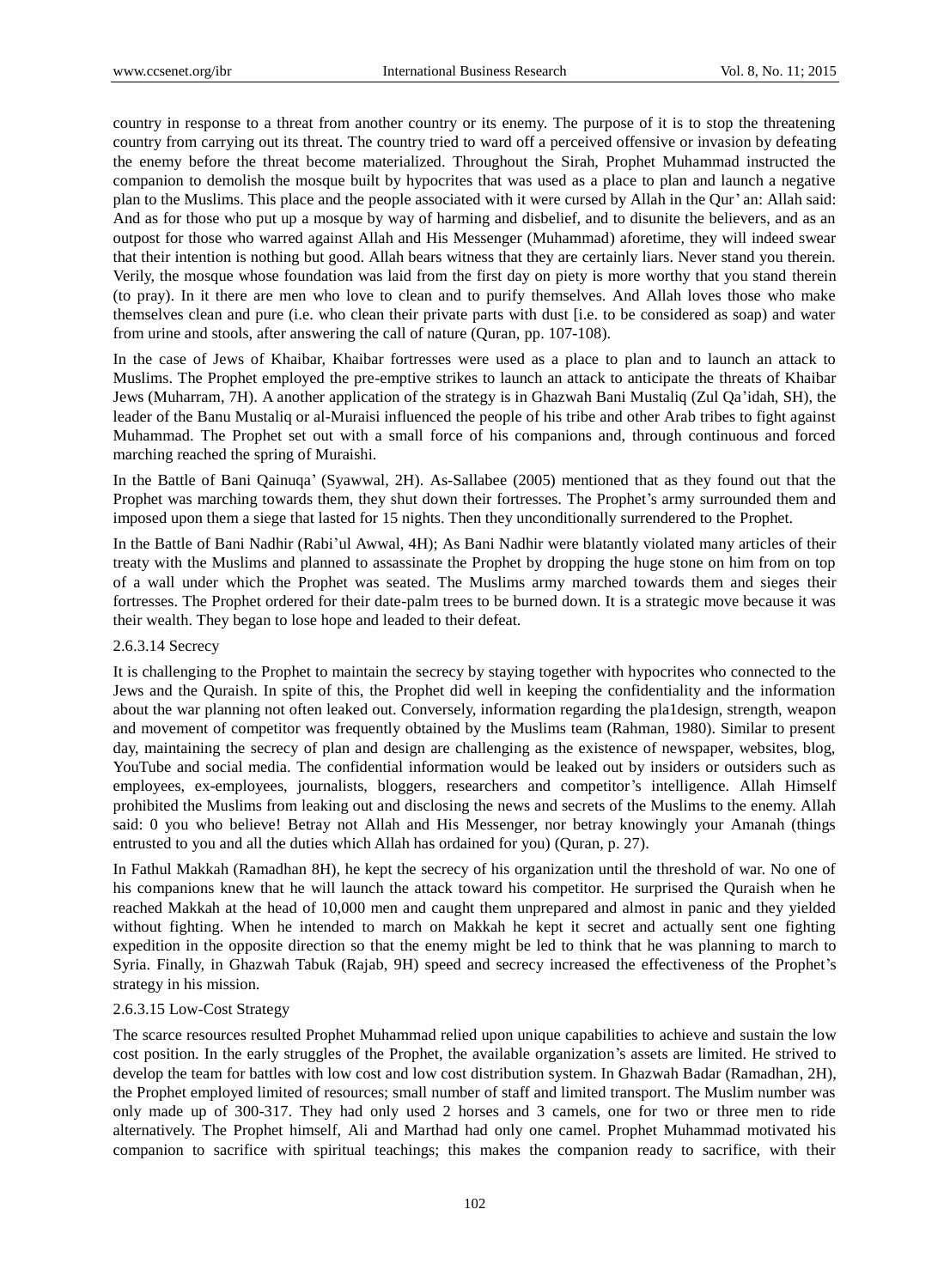belongings and properties. In Ghazwah Uhud, Syawwal 3H, the Prophet had only 700 staff and 100 of them wearing armor.

## 2.6.3.16 Differentiation Strategy

The religion of Islam sent by Allah SWT to Prophet Muhammad is a unique religion which was succeeded by him from previous prophets. Through this religion the Prophet introduced the new war philosophy, governance or code of conducts and practices which are different from their enemies. The Tawhid (believe of Allah) is strongly bound the companion. The Muslims wage the war because of their faith and believes, not because of their nation, nationality, revenge and detest. Besides, the Prophet and his companions have good reputation in adhering the pact and agreement they have inked. They have higher moral and spiritual that did not own by competitors as they have credible leaders especially the Prophet himself and have the winning mental.

## 2.6.3.17 Focus Strategy

The of Prophet Muhammad focus his organization in his dakwah (calling) to spread Islam to all over the globe as the Prophet was titled as Rahmatan lil "alamin" (merciful for all worlds) by Allah Himself (Qur" an, p. 107). Related to Pearce 11 and Robinson (2009), the Prophet's focus strategy was affixed to both the differentiation and low cost strategy. In line to spread the religion, he has to clear up the constraints such as after the Hijrah (lH), he wage the war to Makkah"s Quraisy and their alliances to clear up the provocateurs which threatening the Prophet's calling, wage the war to Jews and confront the super powers. Whereas, in Ghazwah Badr (17th Ramadhan 2H), he wage the war to Makkah"s Quraisy and their alliances to clear up the provocateurs which threatening the Prophet.

## 2.6.3.18 Blue Ocean Strategy

Blue Ocean Strategy aim is to create new market space, thereby making competition irrelevant at least for some period of time. The strategy is the simultaneous pursuit of differentiation and low cost. Whereas the conventional Red Ocean Strategy competes in existing market space and out-perform the competition m existing industry (Kim & Mauborgne, 2005). The Prophet and companions migrate to Madinah in lH in the event of Hijrah as Madinah as a new and still as uncontested market for dahrah. There is a 'market readiness', low people resistance to dakwah of the Prophet no substitute of faith as good as Islam and had political support from majority of Muslim in high attractive market. Another example is Sariyah Abdul Rahman bin Auf (S a "ban 6-Dumatul Jandal as a new and still as uncontested market. A number of people accepted the calling to Islam by Abdul Rahman bin Auf and one of them became his future wife: Tur binti Al-Asbagh or Umrnu Salamah.

## 2.6.3.20 Succession Planning

Succession planning is a process for identifying and developing internal people with the potential to fill key business leadership position in organization. Succession planning increases the availability of experienced and capable employees that are prepared to assume these roles as they become available. The strategy was utilized in the some occasion for instance in Battle of Mu"tah (8H). Prophet Muhammad was named three consecutive successors, Zaid bin Harithah was appointed to lead the army. Ja"far bin Abi Talib would replace him in the even if he was killed, and Abdullah bin Rawahah would succeed in the case he was killed.

## *2.7 Strategy Implementation, Feedback and Control*

## 2.7.1 Strategy Implementation

One important feature of Islamic practice in decision making is Shura which means decisions are made in joint deliberations and consultation (Ahmad, 2007). On the eve of the battle of Badr the Prophet called his commanders to discuss and plan for the next day"s battle. He asked for opinions from companions, except when he receives revelation from God. In order to achieve goals and objectives plans have to be implemented. Leadership is required to direct, coordinate and inspire followers (subordinates). Quran has revealed "Truly, in the Messenger of Allah, you have an excellent example (Quran, p. 21). Ahmad (2007) has summarized Islamic leadership qualities as follow: knowledge and Hikmah (wisdom), taqwa (God-fearing), adl (Gust) and compassion, courage and bravery, decisiveness, eloquence, spirit of self-sacrifice and sabr (patience).

## 2.7.2 Espionage and Intelligence

Espionage or spying involves an organization or individual obtaining information that is considered secret or confidential without the permission of the holder of the information. Espionage is concealed, as it is taken for granted that it is unwelcome and, in many cases illegal and punishable by modern law. On the other hand, intelligence gathering; which is a type of espionage, where information is collected from public sources and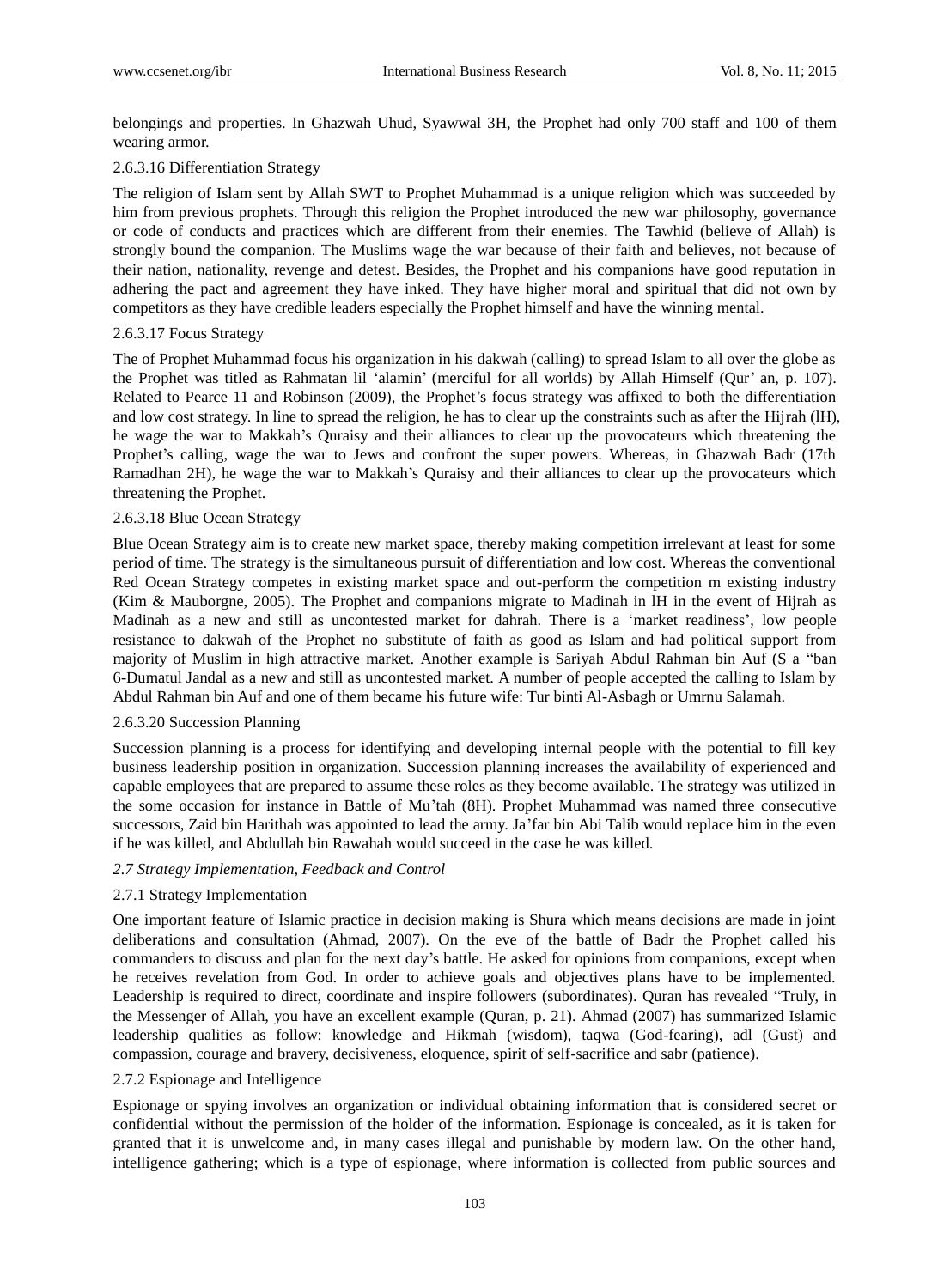using perfectly legal and ethical means. The Prophet Muhammad frequently sent the spies to the enemy"s camp. In a hadith reported by Jabir: The Prophet, "Who will bring me the information about the enemy on the day (of the battle) of Al-Ahzab (the Confederates)?" Az-Zubair said, "I will." The Prophet said, "Every Prophet had a disciple and my disciple is Az-Zubair."

Conversely, the Prophet always being aware from enemy spies. The hadith narrated "Ubaidullah bin Abi Rafi: I heard "Ali saying: "Allah"s Apostle sent me, Az-Zubair and Al-Miqdad somewhere saying, "Proceed till you reach Rawdat Khakh. There you will find a lady with a letter. Take the letter from her." So, we set out and our horses ran at full pace till we got at Ar-Rawda where we found the lady and said (to her). Take out the letter. She replied, I have no letter with me. We said, "Either you take out the letter or else we will take off your clothes." So, she took it out of her braid. We brought the letter to Allah"s Apostle and it contained a statement from Hatib bin Abi Balta …

## 2.7.3 Risk Management

The risk management was taken account in strategizing the organization. All types of resources were considered in terms of human, financial, tangible and intangible assets (Kheng-Hor, 2008; McNeilly, 1996). Allah commanded the Muslims to prepare the best skills and resources they can effort to fighting their enemy. Allah said: And make ready against them all you can of power, including teed of war (tanks, planes, missiles, artillery, etc.) to threaten the enemy of Allah and your enemy. And others besides whom, you may not know but whom Allah does know. And whatever you hall spend in the Cause of Allah shall be repaid unto you, and you shall not be treated unjustly (Quran, p. 60).

In another verse: Those who have been expelled from their homes unjustly only because they said: "Our Lord is Allah." For had it not been that Allah checks one set of people by means of another, monasteries, churches, Synagogues, and mosques, wherein the Name of Allah is mentioned much would rule have been pulled down. Verily, Allah will help those who help His (Cause). Truly, Allah is -Strong, All-Mighty. (Quran, p. 40).

The employment of risk management strategy can be seen through the migrating of Prophet Muhammad to Madinah (lH). In early phase after migrating to Madinah, in regard to risk management, the Prophet by inked mutual defence treaty with Jews clans of Madinah (Mubarakpuri, 1996; As-Sallabee, 2005; Ahmad, 2005). It protected the Muslims for short term while they are developing their strength and hindered the Quraish intention of gaining the aid from the Jews. After migrating to Madinah and getting some strength, the Prophet leveraged wars as a way to reduce risk of his organization. Instead of being attacked by enemies, he attacked the enemy first. In addition, every expedition, to minimize risk and ensure the successful of an attack, the Prophet reconnoitered by sending a small intelligence team to attain the latest information as detail as they can about the competitor in terms of numbers of personnel, plan, position, movement and terrain (Rahman, 1980).

In Ghazwah Al-Hudaibiyyah (Zil Qa"idah, 6H), Al-Hudaibiyyah peace treaty was inked by both parties (As-Sallabee, 2005; Ahmad, 2005). The another examples of risk management was applied by Prophet Muhammad such as in Ghazwah Khandaq, being risk management is taken into account, the Prophet instructed of digging of ditch as it is the best option in protecting the Muslims against about triple times of competitors armies. In another case, in Ghazwah Khaibar, he created a security password for his companions, for group of Muhajirun was "Ya Bani Abdul Rahman", for group of Al-Khazraj was "Ya Bani Abdullah", for group of Aus was 'Ya Bani Ubaidullah' and for whole Muslims was 'Ya Mansur Amit' (Rahman, 1980).

## 2.7.4 Stability and Reinforcement Strategy

Prophet Muhammad is clearly concerned with the stability and control of organization. This can be seen by stability and reinforcement strategies had been recurred in the Prophet history. Example of expeditions to control and stabilize the country are Sariyah Abdullah bin Jahsy (Rajab, 2H), patrolling Madinah and surrounding area as if there is a threaten from rival, namely Quraish; Ghazwah Bani Qainuqa"(Syawwal, 2 H), in this expedition to stabilize the market and environment from intervention of rival; Ghazwah Bani Sulaim (Rajab, 2H); Ghazwah Baniiq (Zulhijjah, 2H); Ghazwah Ghatafan (Rabi"ul Awwal, 3H); Ghazwah Buhran (Jamadil Ula, 3H); Mission of Zaid Harithah (Jamadil Thani, 3H); Mission of Abi Salamah bin Abd Al-Assad (Muharram, 4H); Ghazwah Bani Nadhir (Rabi"ul Awwal, 4H); Ghazwah Saul Riqa (Rabi"ul Thani, 4H); Ghazwah Last Badar (Sya"ban, 4H); Ghazwah Bani Mustaliq (Zil Qa"idah, 5H); Ghazwah Bani Quraizah (Zil Qa"idah, 6H); Ghazwah Banu Lihyan (Rabi"ul Awwal, 6H) and Sariyah Zaid bin Harithah (Jamadil Ula, 6H).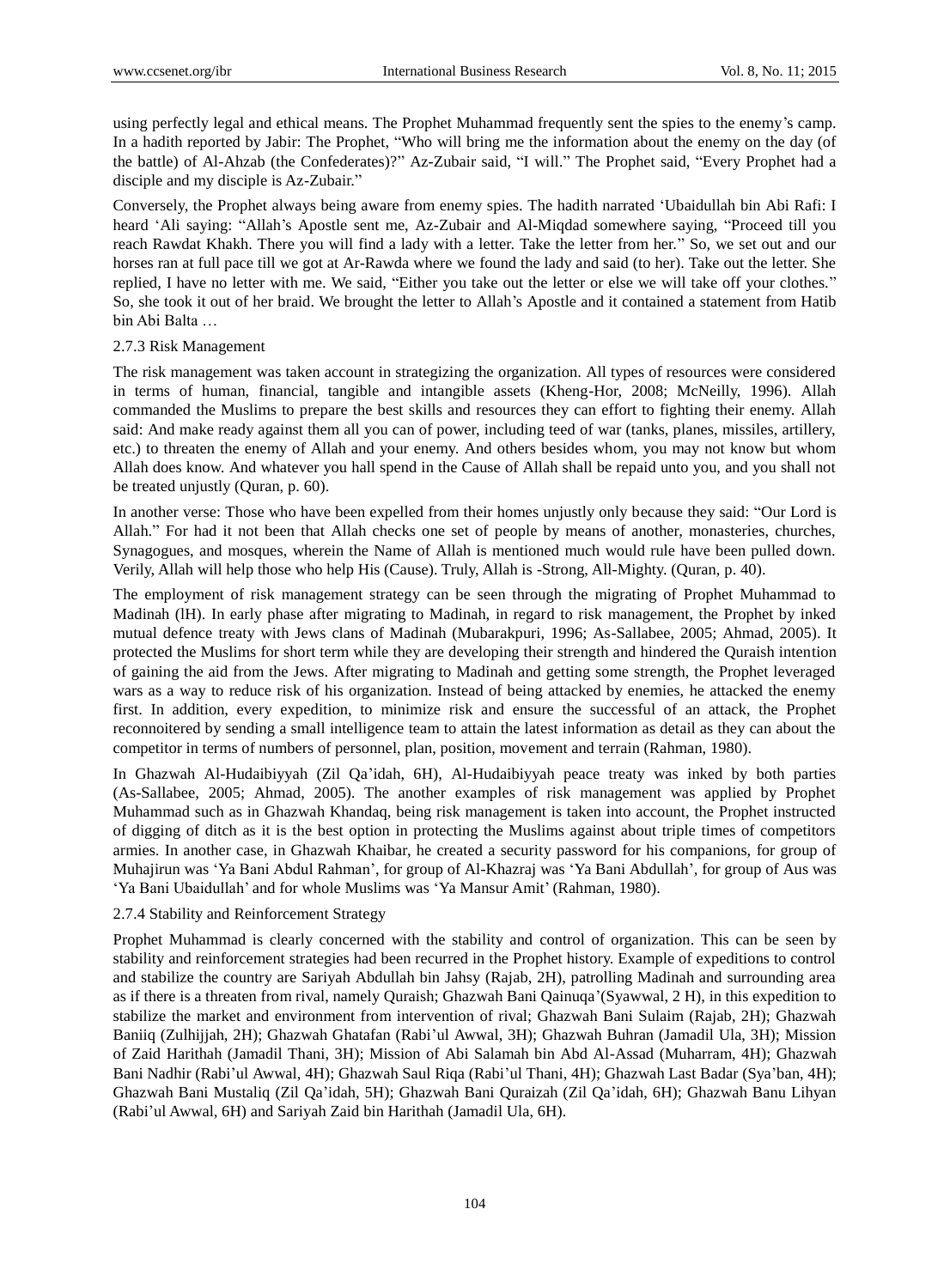#### *2.8 Conceptual Framework of the Study*



The above framework is rather large to be tackled in a single research project. It may be broken up into a few smaller projects. It is observed that many of the Prophet's strategies were similar to those used by western and Sun Tzu"s strategies. The western and Sun Tzu"s strategies which have already been researched need not be repeated in this study. The model will be further refined following the interviews with Islamic scholars and the business owners. The priority will be to focus on those strategies and practices of the Prophet which are not yet covered by the conventional researchers. The process of selecting out strategies which are unique to the Prophet will be done in due course and a new and more refined framework will be formulated. Statements of hypotheses will then follow.

#### **3. Summary**

The purpose of this paper is thoroughly study the biography of beloved Prophet and to recall the Holy Prophet (pbuh) strategies, which he used during his life and mostly implemented in wars and battles for victory. The concept of making strategies is came from Him, which now worldwidly followed by everyone even by Muslims or not Muslims. Prophet presented the thought of environmental Analysis, for the purpose to get information from external and internal environment about enemies. This analysis is applicable upon all organizations especially Military. Prophet always advised His followers to do their work with speed and surprise. And this strategy is now implemented in all organizations to gain competitive advantage. From Ghazwah Ghatafan, Bani Qainuga", Ghazwah Bani Sulaim, Ghazwah Buhran, Ghazwah Last Badar, prophet reffered the offensive strategy, the purpose of this strategy was to take proactive and aggressive action for survival. And now it is practiced to achieve organizational vision and mission of expansion companies have occupy the rivals" territory when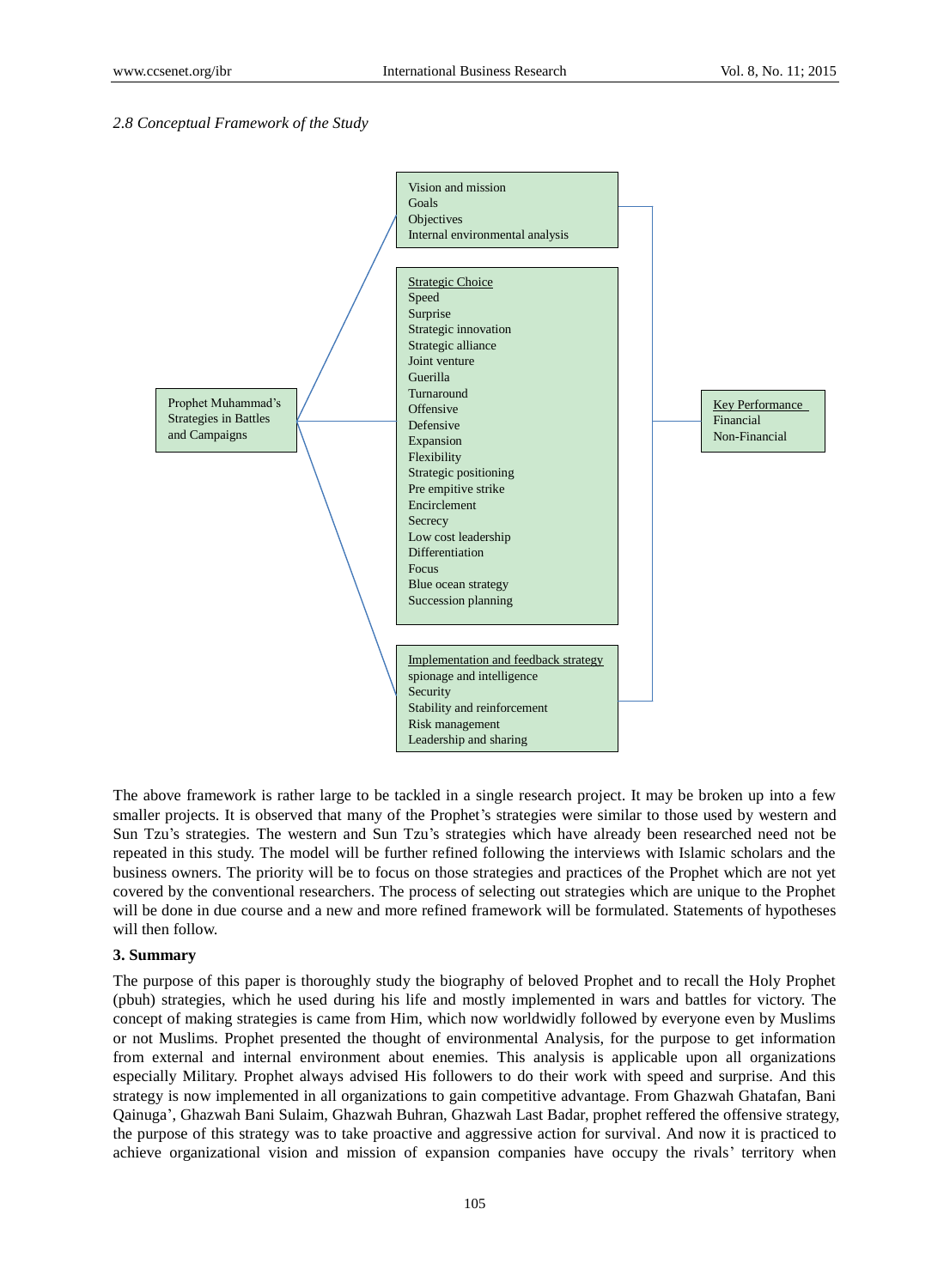opportunity permits. With scarce resources Prophet Muhammad relied upon unique capabilities to achieve and sustain the low cost position. In the early struggles of the Prophet, the available organization"s assets are limited. He strived to develop the team for battles with low cost and low cost distribution system. From this, low cost strategy is executing in every organization to compete with rivals. To show that your religion is different, and focus upon the vision to spread Islam, He introduced differentiation and focus strategy, and now companies use these strategies for the development of their product with unique attributes and focus on narrow segments to achieve differentiation. After migration to Madinah, Prophet Muhammad, according to the circumstances and the Jews tribes, the Prophet make strategies to reduce risk and take action by gathering the information about the competitor in terms of numbers of personnel, plan, position, movement and landscape. Now it is executed as risk management, to prevent from sudden unfortunate events in future. In short, all the strategies, which are now run-through all organizations are basically belongs to Holy Prophet

## **References**

- A. M. (2005). *A biography of the prophet of Islam in the light of the original sources: An analytical study*. Riyadh: Maktaba Darussalam.
- Ackermann, F., Eden, C., & Brown, I. (2005). *The practice of making strategy: A step-by-step guide.* City Road: SAGE.
- Addas, W. A . (2010). *Methodology of Economics: Secular vs Islamic.* Kuala Lumpur: llUM Press.
- Afuah, A. (2009). *Strategic innovation: new game strategies for competitive advantage.* New York: Routledge.
- Ahmed, G. (1986a). *The battles of the prophet of Allah.* Lahore: Publications Ltd.
- Ahmed, G. (1986b). *The prophet's concept of war.* Lahore: Islamic Book Foundation.
- Al-Alwani, T. J. (2006). *Islamic thought: an approach to reform: An introduction to the structures of discourse in Islamic thought.* (N. Roberts, Trans.) Herndon: The International Institute of Islamic Thought.
- Al-Ansari, A. (1961). *Tafris al-kurub fi tadbir al-Hurus, a Muslim manual of war.* Cairo: The American University At Cairo Press.
- Ali, A. C. (1995). Teaching management in the Arab world. *International Journal of Education Management,*  2-10.
- Ali, M. M. (2010). *The History and Philosophy of Islamization of Knowledge.* Kuala Lumpur: llUM Press.
- Alvesson, M., & Deetz, S. (2000). *Doing critical management research.* London: Sage Publications Ltd.
- Ambrosini, V. (2002). *Resource-Based View of the Firm.* (Jenkins & Ambrosini, Eds.). New York: Palgrave Macmillan.
- Ambrosini, V., Johnson, G., & Scholes, K. (1998). *Exploring techniques of analysis and evaluation in strategic management.* Heartfordshire: Prentice Hall.
- Ansoff, I. H. (1984). *Implanting strategic management.* Prentice Hall.
- As-Sa Ilabee, A. M. (2005). *The noble life of the prophet.* Riyadh: Maktaba Darussalam.
- Bahaldin, S. A. (2005). *Alternative Quality Management Standards: Islamic Perspective.* Kuala Lumpur.
- Beekun, R. I. (2006a). *Strategic planning and implementation for Islamic organization.* USA: International Institute of Islamic Thought.
- Beekun, R. I. (2006b). *Strategic planning and implementation for Islamic organizations.* Herndon: The International Institute of Islamic Thought.
- Berghout, A. (2009). *Introduction to the Islamic worldview.* Kuala Lumpur: llUM Press.
- Birks, M., & Mills, J. (2011). *Grounded theory: A practical guide.* London: Sage Publications Ltd.
- Bose, P. (2004). *Alexander the great's art of strategy: The timeless leadership lessons of history's greatest empire builder.* USA: Gotham Books.
- Bruce, A., & Langdon, K. (2007). *Think strategically: Plan the future and make it happen.* London: Darling Kindersley Limited.
- Bryson, J. M. (2004). *Strategic planning for public and nonprofit organizations: A guide to strengthening and sustaining organizational achievement.* San Francisco: Jossey-Bass.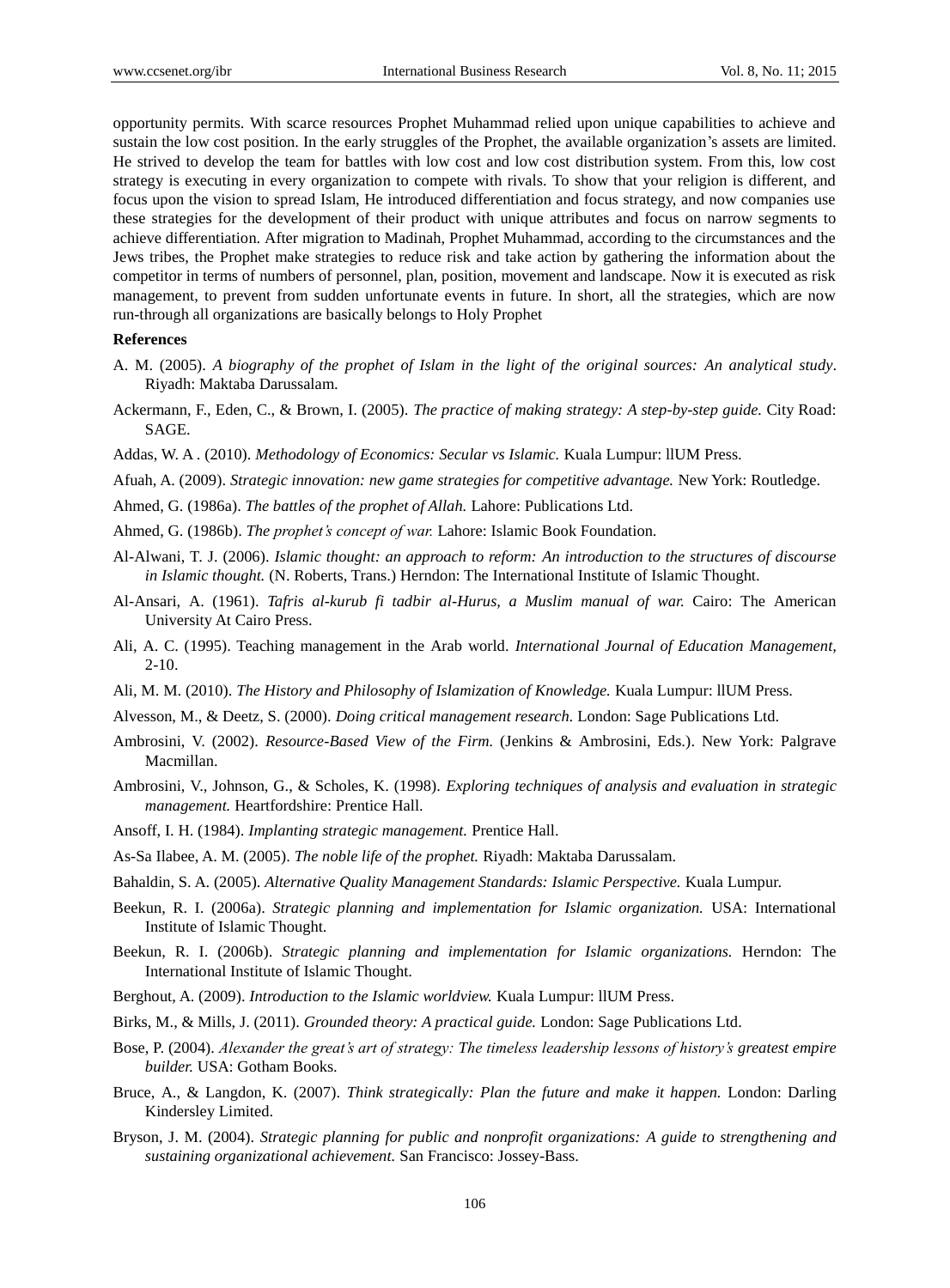- Bryson, J. M., & Alston, F. K. (2005). *Creating and implementing your strategic plan: A workbook for public and nonprofit organizations.* San Francisco: Jossey-Bass.
- Chakravarti, P. (1993). *The Art of War in Ancient India.* Delhi: Low Price Publications.
- Chapra, M. U. (2001). *What is Islamic economics?* Jeddah: Islamic Research and Training Institute, Islamic Development Bank.
- Charmaz, K. (2006). *Constructing grounded theory: A practical guide through qualitative analysis.* London: Sage Publications Ltd.
- Clausewitz, C. V. (2005). *On war.* New York: Routledge and Kegan Paul.
- Cowley, M., & Domb, E. (1997). *Beyond strategic vision: Effective corporate action with Hoshin planning.* Burlington: Butterwrth Heinemen.
- Coyle, G. (2004). *Practical strategy structural tools and techniques.* Harlow: Prentice Hall.
- Creswell, J. W. (2009). *Research design: Qualititave, quantitative, and mixed methods approaches.* Thousand Oaks: Sage Publications, Inc.
- Creswell, J. W., & Clark, V. L. (2008). *The mixed methods reader.* Thousand Oaks: Sage Publications, Inc.
- Creswell, J. W., & Clark, V. L. (2011). *Designing and conducting mixed methods research.* Thousand Oaks: Sage Publications, Inc.
- Dagnino, G. B., & Rocco, E. (2009). *Cooperation strategy: Theory, experiments and cases.* New York: Routledge.
- David, F. R. (2009). *Strategic Management.* Singapore: Pearson.
- Dess, G. L. (2008). *Strategic Management.* Boston: McGraw-Hill.
- Doz, Y., & Kosonen, M. (2008). *Fast strategy.* Harlow: Wharton School Publishing.
- Eisenhardt, K. M., & Brown, S. L. (1998). *Competing on the edge: Strategy as structured chaos.* Boston: Harvard Business School Press.
- Elkin, P. (1998). *Mastering business planning and strategy.* London: Thorogood Ltd.
- Farhad Analoui, K. A. (2003). *Strategic management in small and medium enterprises.* London.
- Faris, M. A. (1993). *Al-madrasah al-nabawiyah al-askariyyah.* Cairo: Darul Furqan.
- Farooqui, J. (2002). *Towards An Islamic Sociology.* Kuala Lumpur: llUM Press.
- Finkelstein, S., Hambrick, D. C., & Cannela, J. A. A. (2009). *Strategic leadership: Theory and research on executives, top management teams, and boards.* New York: Oxford University Press, Inc.
- Floyd, S. W., & Wooldridge, B. (2000). *Building strategy from the middle: Re-conceptualizing strategy process.*  California: Sage Publications, Inc.
- Foo, C. T. (2008). The Art of War: System of systems engineering perspectives. *Chinese Management Studies, 2*(4), 317-326.<http://dx.doi.org/10.1108/17506140810910953>
- Foo, C. T. (2009). Implementing Sun Tzu's art of War, system of systems (SoS) thinking: Integrating pilot's F22 raptor cockpit and the brain of CEO. *Chinese Management Studies, 3*(3), 178-186. <http://dx.doi.org/10.1108/17506140910984041>
- Foo, C. T., & Grinyer, P. H. (2010). *Sun Tzu on management: The art of war in contemporary business strategy.*  Singapore: Horizon Books Pte. Ltd.
- Franchis, D. (1994). *Step-by-step competitive strategy.* London: Routledge.
- G. A. (1985). *The battles of the prophet of Allah.* Lahore: Islamic Publications Ltd.
- Ghazali, A. (1990). *Development an Islamic Perspective.* Kuala Lumpur: Pelanduk Publications.
- Ghosh, B. C., & Onn, C. C. (1992). *Corporate planning: The practice of corporate planning in small and medium-sized enterprises in Singapore and Malaysia.* Petaling Jaya: Pelanduk Publications (M) Sdn Bhd.
- Ghyczy, T. V., Oetinger, B. V., & Bassford, C. (2001). *Clausewitz on strategy: Inspiration and insight from a master strategist.* (W. Skinner, Trans.) New York: The Boston Consulting Group, Inc.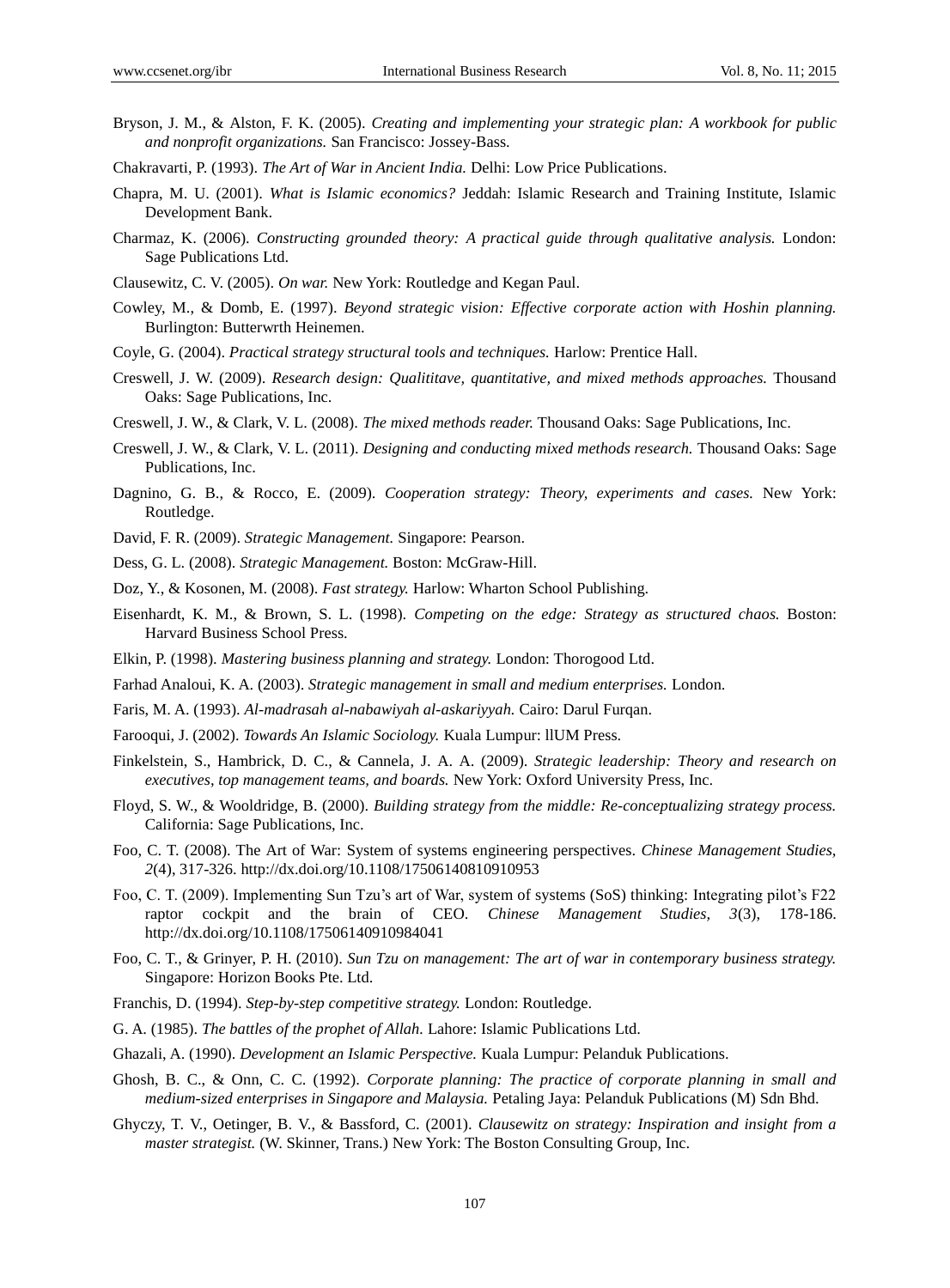- Goold, M., & Quinn, J. J. (1990). *Strategic control: Establishing milestones for long-term performance.* 1990: Addison-Wesley Publishing Company.
- Graham, C. J. (1968). *On War General Carl Von Clausewitz.* London: Routledge and Keagen Paul.
- Grattan, R. F. (2005). Strategy in the Battle of Britain and strategic management theory. *Management Decision, 43*(10), 1432-1441.<http://dx.doi.org/10.1108/00251740510634967>
- Grattan, R. F. (2006). Robert McNamara's "11 lesson" in the context of theories of strategic management. *Journal of Management History, 12*(4), 425-438.<http://dx.doi.org/10.1108/17511340610692770>
- Greene, J. C. (2007). *Mixed methods in social inquiry.* San Francisco: Jossey-Bass.
- Greene, R. (2007). *The 33 strategies of war.* London: Profile Books Ltd.
- Griffifth, S. B. (2010). *Sun Tzu the art of war.* London: Watkins Publishing.
- Hai Kee, C. C., & B. G. (2010). Leadership essentials from Sun Zi"s Art of War and the Bhagavad Gita. *Journal of Management History,* 396-414.
- Hamel, G., Prahalad, C., Thomas, H., & O"neal, D. (1998). *Strategic flexibility: Mmanaging in a turbulent environment.* West Sussex: John Wiley and Sons.
- Haneef, M. A. (2008). *A Critical Survey of Islamization of Knowledge.* Kuala Lumpur: llUM Press.
- Hashim, J. (2009). Islamic revival in human resource management practices among selected Islamic organizations in Malaysia. *International Journal of Islamic and Middle Eastern Finance and Management, 2*(3), 50-62. <http://dx.doi.org/10.1108/17538390910986362>
- Hashim, M. K. (2007). *SMEs in Malaysia: A brief handbook.* Petaling Jaya: August Publishing Sdn. Bhd.
- Hashim, M. K., & Wafa, S. A. (2002). *Small and Medium-Sized Enterprises in Malaysia.* Kuala Lumpur: Prentice Hall.
- Hitt, M. A., Freeman, R. E., & Harrison, J. S. (2005). *Handbook of strategic management.* Oxford: Blackwell Publishing.
- Huczynski, A. (2006). *Management gurus.* Oxon: Routledge.
- Hussain, M. Y. (Ed.). (2006). *Islamization of Human Sciences.* Kuala Lumpur: Research Centre llUM.
- Hussain, M. Y. (Ed.). (2009). *Towards Developing an Integrated Research Method in Human Sciences.* Kuala Lumpur: llUM Press.
- Institute for Community and Peace Studies (PEKKA), UPM. (2006). *Muslim religiosity and personality indexing: implications for nation building.* Serdang: institute Pengajian Komuniti dan Keamanan (PEKKA), UPM.
- Iqbal, A. (2009). *The prophet's diplomacy: The art of negotiation as conceived and developed by the prophet of Islam.* Delhi: ldarah-1 Adabiyat-1 Delli.
- Jacobs, D. (2010). *Mapping strategic diversity: Strategic thinking from a variety of perspectives.* New York: Routledge.
- [James,](http://www.amazon.cn/s/ref=dp_byline_sr_book_1?ie=UTF8&field-author=James+Gimian&search-alias=books) G., [Barry,](http://www.amazon.cn/s/ref=dp_byline_sr_book_2?ie=UTF8&field-author=Barry+Boyce&search-alias=books) B. (2008). *The rules of victory: How to transform chaos and conflict strategies from the art of war.* Boston: Shambala Publications. Utusan Publications and Distributors Sdn Bhd.
- Jay Conrad Levinson, F. R. (2002). *Guerilla publicity.* Avon: Adams Media Corporation.
- Johnson, G., & Scholes, K. (1984). *Exploring corporate strategy.* London: Prentice-Hall International, Inc.
- Kaplan, R. S. (1996). *The balanced scorecard: Translating strategy into action.* Boston: Harvard Business School Press.
- Kaplan, R. S., & Norton, D. P. (2006). *Alignment: Using the balanced scorecard to create corporate synergies.*  Boston: Harvard Business School Press.
- Kaplan, R. S., & Norton, D. P. (2008). *The execution premium: Linking strategy to operations for competitive advantage.* Boston: Harvard Business Press.
- Kaplan, R. S., & Norton, R. S. (2004). *Strategy maps: Converting intangible assets into tangible outcomes.*  Boston: Harvard Business School Press.
- Kaplan, S. R., & Norton, D. P. (2001). *The strategy-focused organization: how balanced scorecard companies*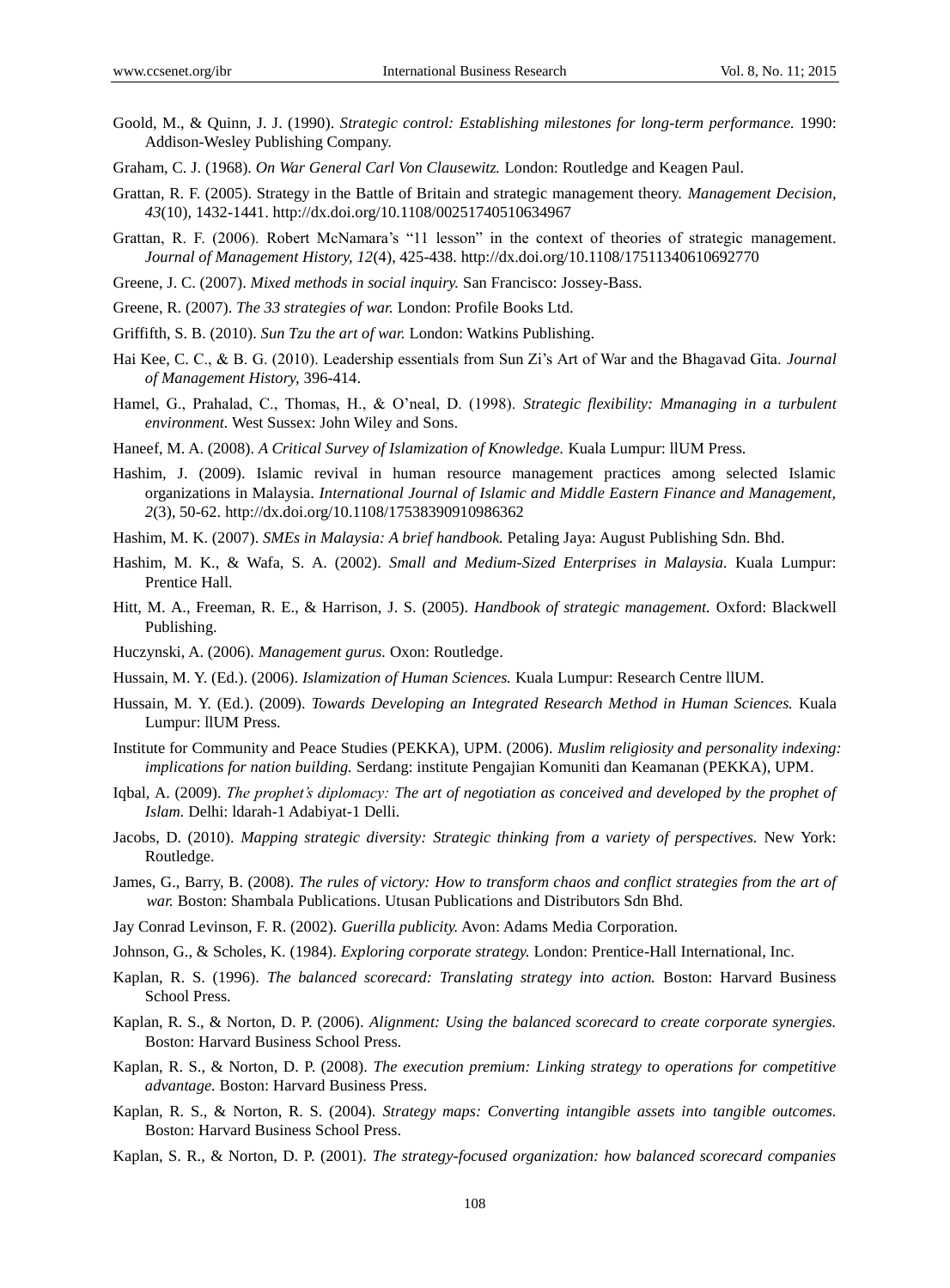*thrive in the new business environment.* Boston: Harvard Business School Press.

- Kazmi, A. (2003). Proposed research agenda in Islamic perspectives on management studies. *Journal of Economics and management, 11*(2), 40-54.
- Kazmi, A., & Ahmad, K. (2006). *Management From Islamic Perspective.* Kuala Lumpur: llUM Research Centre.
- Ketchen, D. J., & Bergh, D. D. (2006). *Research Methodology in Strategy and Management.* Amsterdam: Elsevier.
- Khalifa, A. S. (2001). *Towards Islamic foundation of strategic business management.* Kuala Lumpur: llUM Press.
- Khaliq Ahmad, F. R. (2011). *Management from an Islamic perspective.* Kuala Lumpur: Pearson Custom Publishing.
- Kheng-Hor, K. (2008). *Sun Tzu & management.* Subang Jaya, Selangor, Malaysia: Pelanduk Publications.
- Ko, A. S. (2003). Can principles from Sun Tzu"s Art of War be used to address of consensus-seeking organizations? *Corporate Communication: An International Journal, 8*(3), 208-212. <http://dx.doi.org/10.1108/13563280310487667>
- Krause, D. G. (2007). *The art of war for executives.* USA , New York: A Perigee Books.
- L. E., & B. H. (2011). Performance and risk management in strategic cooperation: A comparative study of business and military sectors. *International Journal of Productivity and Performance Management, 60*(4), 387-403.<http://dx.doi.org/10.1108/17410401111123553>
- Levinson, J. C. (1993). *Guerilla marketing: Secrets for making big profits from your small business.* New York: Houghton Mifflin Company.
- Liebowitz, J. (2006). *Strategic intelligence: Business intelligence, competitive intelligence, and knowledge management.* Boca Raton: Auerbach Publications.<http://dx.doi.org/10.1201/9781420013900>
- Lings, M. (1983). *Muhammad: His life based on the earliest sources.* Rochester, VT: Inner Traditions International.
- Lo, V., Ho, C., & Sculli, D. (1998). The strategic insights of Sun Tzu and quality management. *The TQM Magazine, 10*(3), 161-168. <http://dx.doi.org/10.1108/09544789810214774>
- Machiavelli, N. (1532/1961). *The prince.* Harmondsworth: Penguin.
- Mahmud Shith Khattab, A. A. (1990). *Durus askariyyah min al-sirah al-nabawiyyah.* Na: Na.
- Manas, J. (2006). *Napoleon on project management: Timeless lessons in planning, execution, and leadership.* Tennesse, USA: Nelson Business.
- Marturano, A., & Gosling, J. (2008). *Leadership: The key concepts.* Oxon: Routledge.
- Mathur, S. S., & Kenyon, A. (2001). *Creating value: Successful business strategies.* Oxford: Butterworth Heinemann.
- McKeown, M. (2012). *The strategy book.* Harlow: Pearson Education Limited.
- McNeilly, M. (1996). *Sun Tzu and art the art of business: Six strategies principles for managers.* New York: Oxford University Press.
- Michaelson, G. A. (2010). *Sun Tzu the art of war for manager: 50 strategic rules*. MA, USA: Adams Media.
- Michaelson, G. A., M. S. (2004). *Sun Tzu: strategies for marketing.* USA: McGraw-Hill.
- Mintzberg, H. (2000). *The rise and fall of strategic planning.* London: Prentice Hall Europe.
- Montgomery, W. (1988). *Muhammad at Medina.* Karachi: Oxford University Press.
- Moore, J. I. (1992). *Writers on strategy and strategic management: The theory of strategy and the practice of strategic management at enterprise, corporate, business and functional levels.* London: Penguin Group.

Mubarakpuri, S. (1996). *Ar-Raheeq Al-Makhtum (the sealed nectar)*. Riyadh: Dar-us Salam Publications.

- Naail Mohammed KamiI, M. S. G. (2011). *Implications of Taqwa on Citizenship Behaviour.* Kuala Lumpur: llUM Press.
- Naceur, J. (1994). *Islam and management.* Riyadh: International Islamic Publishing House.